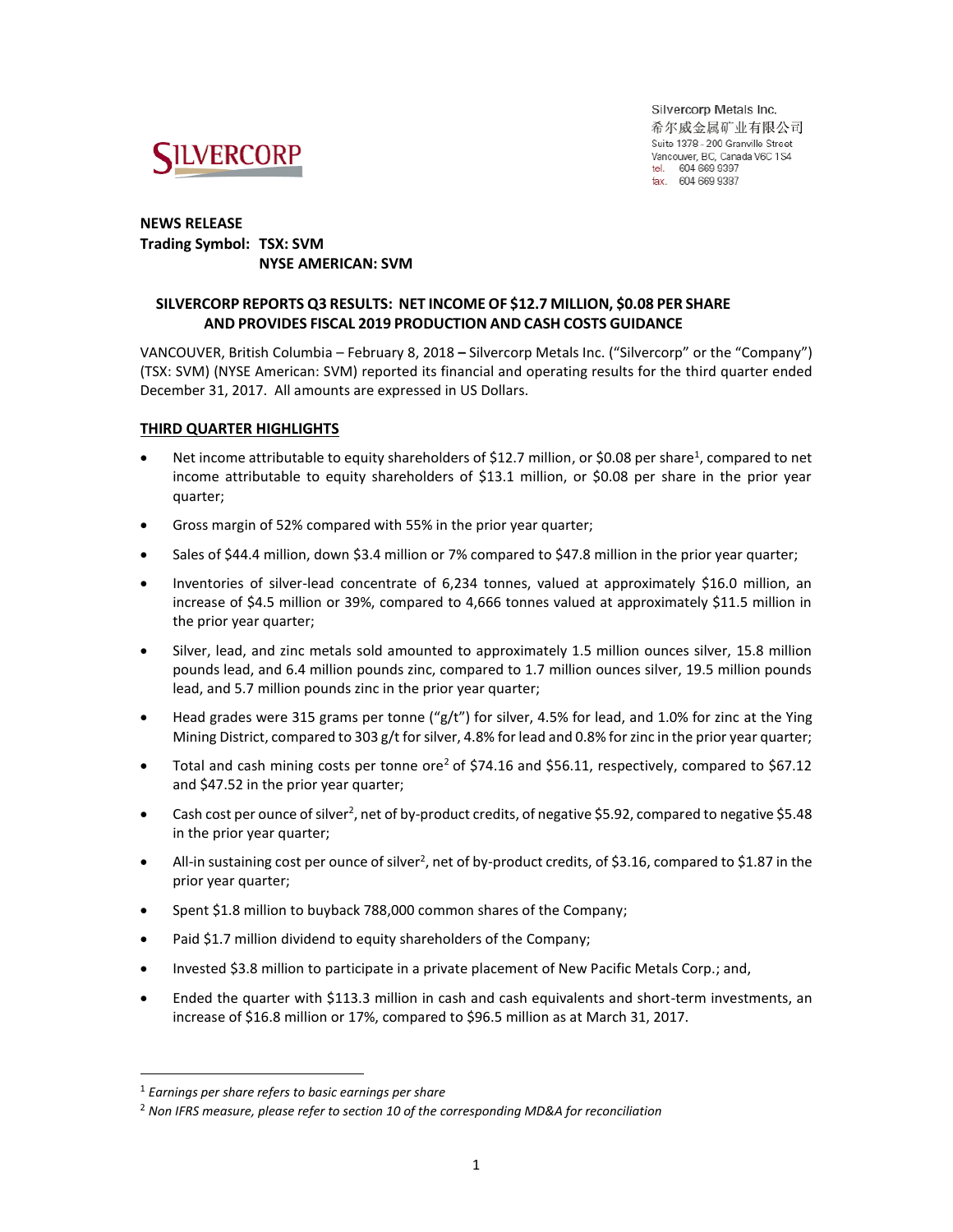#### **FINANCIALS**

**Net income attributable to equity shareholders of the Company** in Q3 Fiscal 2018 was \$12.7 million or basic earnings per share of \$0.08, compared to \$13.1 million, or \$0.08 per share in Q3 Fiscal 2017.

**Sales** in Q3 Fiscal 2018 were \$44.4 million, down 7% compared to \$47.8 million in the same quarter last year. Silver and gold sales represented \$19.8 million and \$0.6 million, respectively, while base metals represented \$23.9 million of total sales, compared to silver, gold and base metals sales of \$23.4 million, \$0.7 million, and \$23.7 million, respectively, in the prior year quarter.

The Company's financial results in Q3 Fiscal 2018 were mainly impacted by the following: i) an increase of 8% and 37% in the realized selling prices for lead and zinc, compared to the prior year quarter, ii) a 3% decrease in the realized selling price for silver, iii) less metals sold as inventory built up; and iv) higher per tonne production costs.

As at December 31, 2017, silver-lead concentrate inventories were 6,234 tonnes containing approximately 0.7 million ounces of silver and 6.9 million pounds of lead, an increase of 34% or 1,568 tonnes, compared to 4,666 tonnes silver-lead concentrate inventories containing approximately 0.5 million ounces of silver and 5.4 million pounds of lead held as at December 31, 2016.

**Cost of sales** in Q3 Fiscal 2018 was \$21.2 million, comparable to \$21.5 million in Q3 Fiscal 2017. The cost of sales included \$15.6 million (Q3 Fiscal 2017 - \$14.9 million) cash production costs, \$1.3 million mineral resources tax (Q3 Fiscal 2017 - \$1.4 million), and \$4.4 million (Q3 Fiscal 2017 - \$5.2 million) depreciation and amortization charges.

**Gross profit margin** in Q3 Fiscal 2018 was 52%, compared to 55% in Q3 Fiscal 2017. Ying Mining District's gross margin was 55% compared to a 58% gross profit margin in the prior year quarter. GC Mine's profit margin was 41% compared to a 39% gross profit margin in the prior year quarter.

**General and administrative expenses** in Q3 Fiscal 2018 and the nine months ended December 31, 2017 were \$4.9 million and \$14.0 million (Q3 Fiscal 2017 - \$4.0 million, nine months ended December 31, 2016 - \$12.5 million). The increase was mainly due to the resumption of activities at the XHP Project to review alternatives and activities carried at the BYP Mine to renew its mining license, resulting in additional office and administrative expenses and labour costs.

**Income tax expenses** in Q3 Fiscal 2018 were \$4.3 million compared to \$5.4 million in Q3 Fiscal 2017. The income tax expense recorded in Q3 Fiscal 2017 included current income tax expense of \$3.7 million (Q3 Fiscal 2016 – \$4.7 million) and deferred income tax expense of \$0.6 million (Q3 Fiscal 2016 – \$0.6 million).

**Cash flows provided by operating activities** in Q3 Fiscal 2018 were \$27.5 million, compared to \$28.3 million in the prior year quarter. Before changes in non-cash operating working capital, cash flows provided by operating activities in Q3 Fiscal 2018 were \$23.0 million, a decrease of \$3.4 million or 13%, compared to \$26.4 million in the prior year quarter.

For the nine months ended December 31, 2017, net income attributable to equity shareholders of the Company was \$34.8 million or \$0.21 per share, up 15% compared to \$30.2 million or \$0.18 per share in the same prior year period; sales were \$131.6 million, up 2% from \$129.4 million in the same prior year period; and cash flow from operating activities was \$65.1 million, down 14% from \$75.6 million in the same prior year period.

**Working capital** as at December 31, 2017 was \$84.9 million, an increase of \$14.2 million or 20%, compared to \$70.7 million working capital as at March 31, 2017.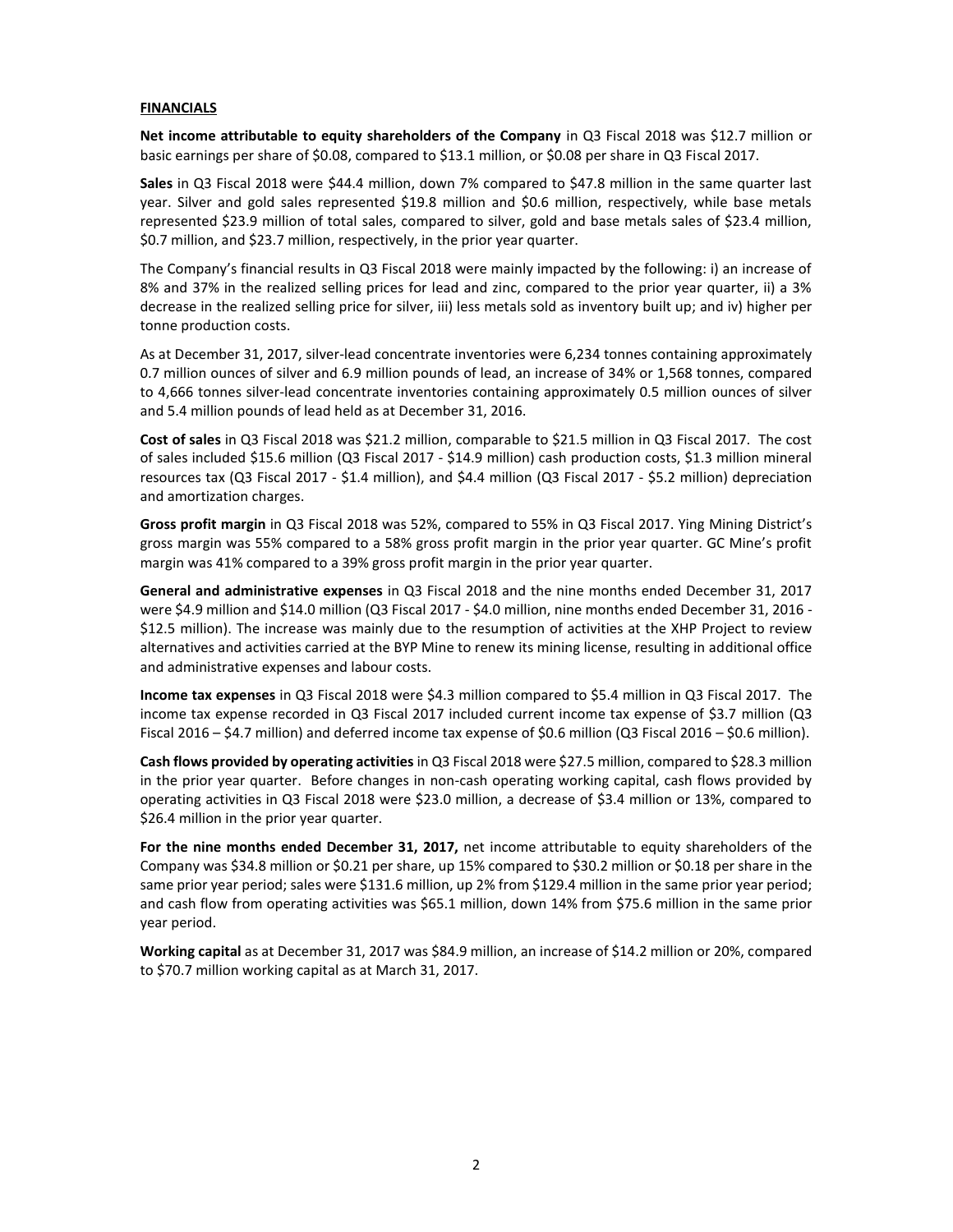#### **OPERATIONS AND DEVELOPMENT**

### (i) **Q3 Fiscal 2018 vs. Q3 Fiscal 2017**

On a consolidated basis, the Company mined 252,284 tonnes of ore in Q3 Fiscal 2018, comparable to 252,784 tonnes in Q3 Fiscal 2017. Ore milled were 256,037 tonnes, compared to 263,339 tonnes of ore milled in Q3 Fiscal 2017.

In Q3 Fiscal 2018, the Company sold approximately 1.5 million ounces of silver, 700 ounces of gold, 15.8 million pounds of lead, and 6.4 million pounds of zinc, compared to 1.7 million ounces of silver, 700 ounces of gold, 19.5 million pounds of lead, and 5.7 million pounds of zinc, respectively, in Q3 Fiscal 2017. Sales from lead and zinc accounted for 54% of the total sales and amounted to \$23.8 million, an increase of \$0.3 million, compared to \$23.5 million in the prior year quarter.

The consolidated total mining costs and cash mining costs were \$74.16 and \$56.11 per tonne, compared to \$67.12 and \$47.52 per tonne, respectively, in Q3 Fiscal 2017. The increase in cash mining costs were mainly due to: i) a \$0.9 million increase in raw materialsupply costs, ii) a \$0.4 million increase in mining preparation costs resulting from more underground tunnelling expensed in the current quarter, and iii) a \$0.5 million increase in mining labor costs due to additional bonus accrued as per the Company's profit sharing plan in China.

The consolidated total milling costs and cash milling costs in Q3 Fiscal 2018 were \$13.45 and \$11.31 per tonne, compared to \$12.40 and \$10.32 per tonne, respectively, in Q3 Fiscal 2017. The increase in cash milling costs were mainly due to \$0.2 million increase in raw material supply costs.

The consolidated total production costs and cash costs per ounce of silver, net of by-product credits, were negative \$3.04 and negative \$5.92 compared to negative \$2.50 and negative \$5.48 respectively, in the prior year quarter. The overall decrease in cash cost per ounce of silver, net of by-product credits, is mainly due to a 1% increase in by-product credits, mainly arising from 8% and 37% increase in lead and zinc net realized selling prices.

The consolidated all-in sustaining costs per ounce of silver, net of by-product credits, is \$3.16 compared to \$1.87 in Q3 Fiscal 2017.

### (ii) **Nine months ended December 31, 2017 vs Nine months ended December 31, 2016**

For the nine months ended December 31, 2017, approximately 4.7 million ounces of silver, 2,400 ounces of gold, 48.6 million pounds of lead, and 17.0 million pounds of zinc were sold compared to 5.2 million ounces of silver, 2,600 ounces of gold, 56.1 million of lead, and 16.8 million pounds of zinc sold in the same prior year period.

The consolidated total mining and cash mining costs were \$71.07 and \$53.17 per tonne, 6% and 16% increase compared to \$66.79 and \$45.92 per tonne in the same prior year period while the consolidated total milling costs and cash milling costs were \$12.81 and \$10.55, comparable to \$12.86 and \$10.62 per tonne in the same prior year period.

The consolidated cash production costs and all-in sustaining costs per ounce of silver, net of by-product credits, were negative \$4.97 and \$3.35 compared to negative \$2.95 and \$3.96, respectively, in the same prior year period.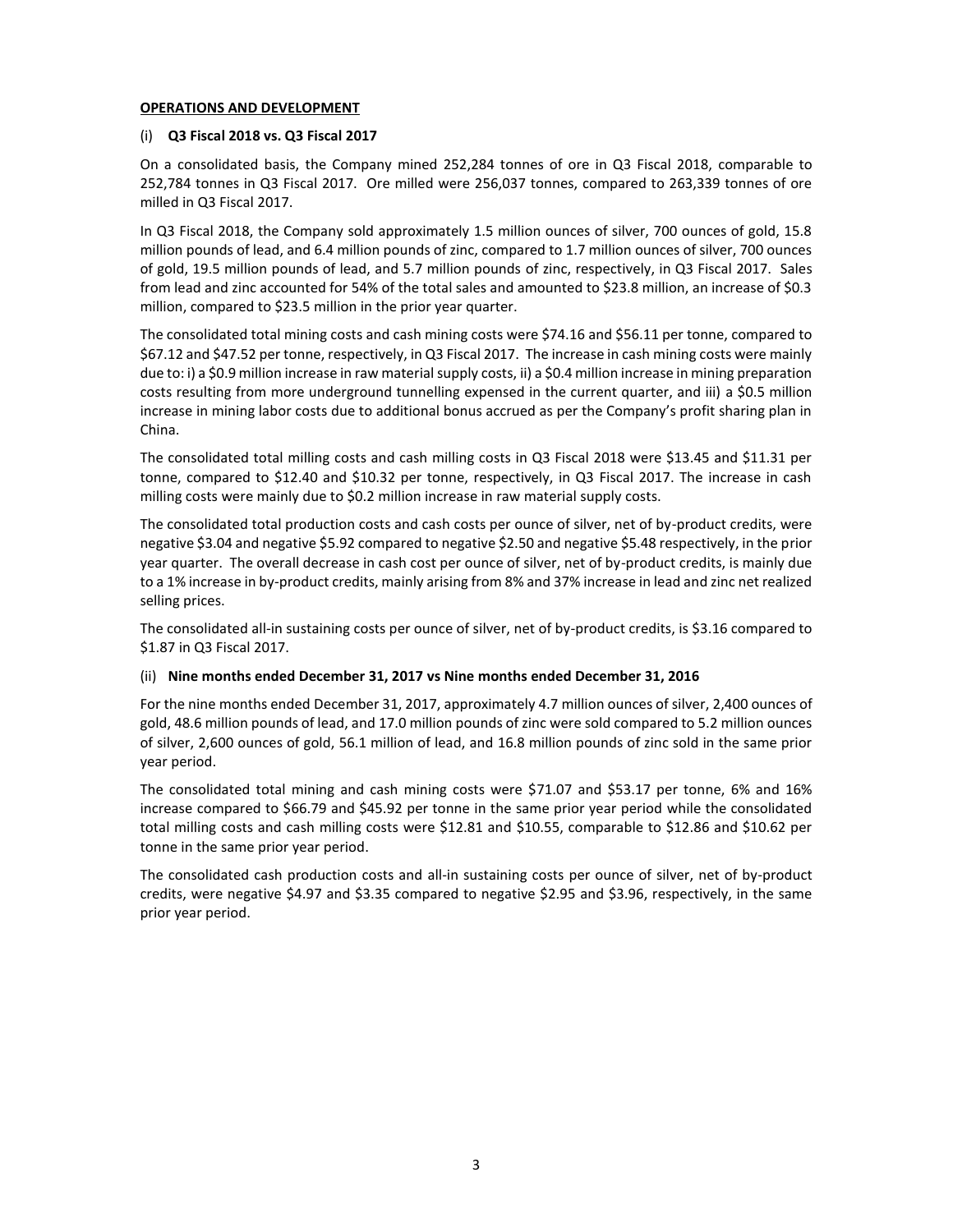#### **1. Ying Mining District, Henan Province, China**

| <b>Operational results - Ying Mining District</b> |                |                                        |               |                |                   |                                |         |
|---------------------------------------------------|----------------|----------------------------------------|---------------|----------------|-------------------|--------------------------------|---------|
|                                                   | <b>Q3 2018</b> | <b>Q2 2018</b>                         | 01 2018       | Q4 2017        | Q3 2017           | Nine months ended December 31. |         |
|                                                   |                | December 31, 2017   September 30, 2017 | June 30, 2017 | March 31, 2017 | December 31, 2016 | 2017                           | 2016    |
| Ore Mined (tonne)                                 | 166,619        | 173,294                                | 160,408       | 112,755        | 171,303           | 500,321                        | 524,005 |
| Ore Milled (tonne)                                | 167.543        | 173.946                                | 164,959       | 108,051        | 182,259           | 506,448                        | 530,160 |
| <b>Head Grades</b>                                |                |                                        |               |                |                   |                                |         |
| Silver (gram/tonne)                               | 315            | 294                                    | 304           | 298            | 303               | 304                            | 305     |
| Lead $(\%)$                                       | 4.5            | 4.3                                    | 4.6           | 4.8            | 4.8               | 4.5                            | 4.7     |
| Zinc (%)                                          | 1.0            | 0.8                                    | 0.8           | 0.8            | 0.8               | 0.9                            | 1.0     |
| <b>Recoveries</b>                                 |                |                                        |               |                |                   |                                |         |
| Silver (%)                                        | 95.8           | 95.6                                   | 95.8          | 96.6           | 95.1              | 95.7                           | 95.4    |
| Lead $(\%)$                                       | 96.4           | 96.2                                   | 96.3          | 95.6           | 96.7              | 96.3                           | 96.4    |
| Zinc (%)                                          | 57.3           | 50.7                                   | 45.8          | 46.2           | 47.5              | 51.7                           | 46.0    |
| <b>Metal Sales</b>                                |                |                                        |               |                |                   |                                |         |
| Silver (in thousands of ounce)                    | 1,322          | 1,472                                  | 1.324         | 1.255          | 1,555             | 4,118                          | 4,675   |
| Gold (in thousands of ounce)                      | 0.7            | 0.8                                    | 0.9           | 0.7            | 0.7               | 2.4                            | 2.6     |
| Lead (in thousands of pound)                      | 13,487         | 15,279                                 | 13,765        | 13,520         | 17,269            | 42,531                         | 49,898  |
| Zinc (in thousands of pound)                      | 2.006          | 2,269                                  | 755           | 1,033          | 1,210             | 5.030                          | 4,815   |
| Cash mining cost (\$ per tonne)                   | 66.71          | 59.67                                  | 54.78         | 49.99          | 55.21             | 60.45                          | 52.18   |
| Total mining cost (\$ per tonne)                  | 90.12          | 81.20                                  | 76.67         | 53.50          | 80.53             | 82.72                          | 78.46   |
| Cash milling cost (\$ per tonne)                  | 9.84           | 8.50                                   | 8.07          | 10.43          | 9.09              | 8.80                           | 9.31    |
| Total milling cost (\$ per tonne)                 | 11.87          | 10.45                                  | 10.10         | 13.60          | 11.03             | 10.80                          | 11.35   |
| Cash production cost (\$ per tonne)               | 80.60          | 71.85                                  | 66.93         | 64.34          | 68.22             | 73.18                          | 65.35   |
|                                                   |                |                                        |               |                |                   |                                |         |
| Cash cost per ounce of silver (\$)                | (4.53)         | (4.27)                                 | (2.97)        | (3.73)         | (4.60)            | (4.03)                         | (2.50)  |
| All-in sustaining cost per ounce of               |                |                                        |               |                |                   |                                |         |
| silver (\$)                                       | 2.13           | 1.08                                   | 3.66          | 0.74           | 1.34              | 2.25                           | 3.11    |

#### (i) **Q3 Fiscal 2018 vs. Q3 Fiscal 2017**

In Q3 Fiscal 2018, the total ore mined at the Ying Mining District was 166,619 tonnes, a decrease of 3% or 4,684 tonnes, compared to 171,303 tonnes mined in the prior year quarter. Correspondingly, ore milled in Q3 Fiscal 2018 decreased by 8% to 167,543 tonnes from 182,259 tonnes in the prior year quarter.

Head grades were 315 grams per ton (" $g/t$ ") for silver, 4.5% for lead, and 1.0% for zinc, compared to 303 g/t for silver, 4.8% for lead and 0.8% for zinc in the prior year quarter. The Company continues to achieve improvements in dilution control using its "Enterprise Blog" to assist manage daily operations.

Metals sold were approximately 1.3 million ounces silver, 13.5 million pounds lead, and 2.0 million pounds zinc, compared to 1.6 million ounces silver, 17.3 million pounds lead, and 1.2 million pounds of zinc in the prior year quarter. The decrease of silver and lead sold was mainly due to silver-lead concentrate inventory built up.

Silver-lead concentrate inventories were 6,200 tonnes containing approximately 0.7 million ounces of silver and 6.8 million pounds of lead, an increase of 33% or 1,544 tonnes, compared to 4,656 tonnes silver-lead concentrate inventories held as at December 31, 2016.

Total and cash mining costs per tonne at the Ying Mining District in Q3 Fiscal 2018 were \$90.12 and \$66.71 per tonne, respectively, compared to \$80.53 and \$55.21 per tonne in the prior year quarter. The increase in cash mining costs were mainly due to: i) a \$0.9 million increase in raw material supply costs, and iii) a \$0.4 million increase in mining labor costs due to additional bonus accrued as per the Company's profit sharing plan in China.

Total and cash milling costs per tonne at the Ying Mining District in Q3 Fiscal 2018 were \$11.87 and \$9.84, compared to \$11.03 and \$9.09 in Q3 Fiscal 2017. The increase in cash milling costs was mainly due to a 15% increase in per tonne raw material supply costs.

Cash cost per ounce of silver, net of by-product credits, in Q3 Fiscal 2018 at the Ying Mining District, was negative \$4.53, comparable to negative \$4.60 in the prior year quarter.

All in sustaining costs per ounce of silver, net of by-product credits, in Q3 Fiscal 2018 at the Ying Mining District was \$2.13 compared to \$1.34 in the prior year quarter.

Approximately 25,109 m or \$0.4 million of underground diamond drilling (Fiscal Q3 2017 – 36,756 m or \$0.6 million) and 5,187 m or \$1.6 million of preparation tunnelling (Fiscal Q3 2017 – 4,900 m or \$1.4 million) were completed and expensed as mining preparation costs at the Ying Mining District. In addition,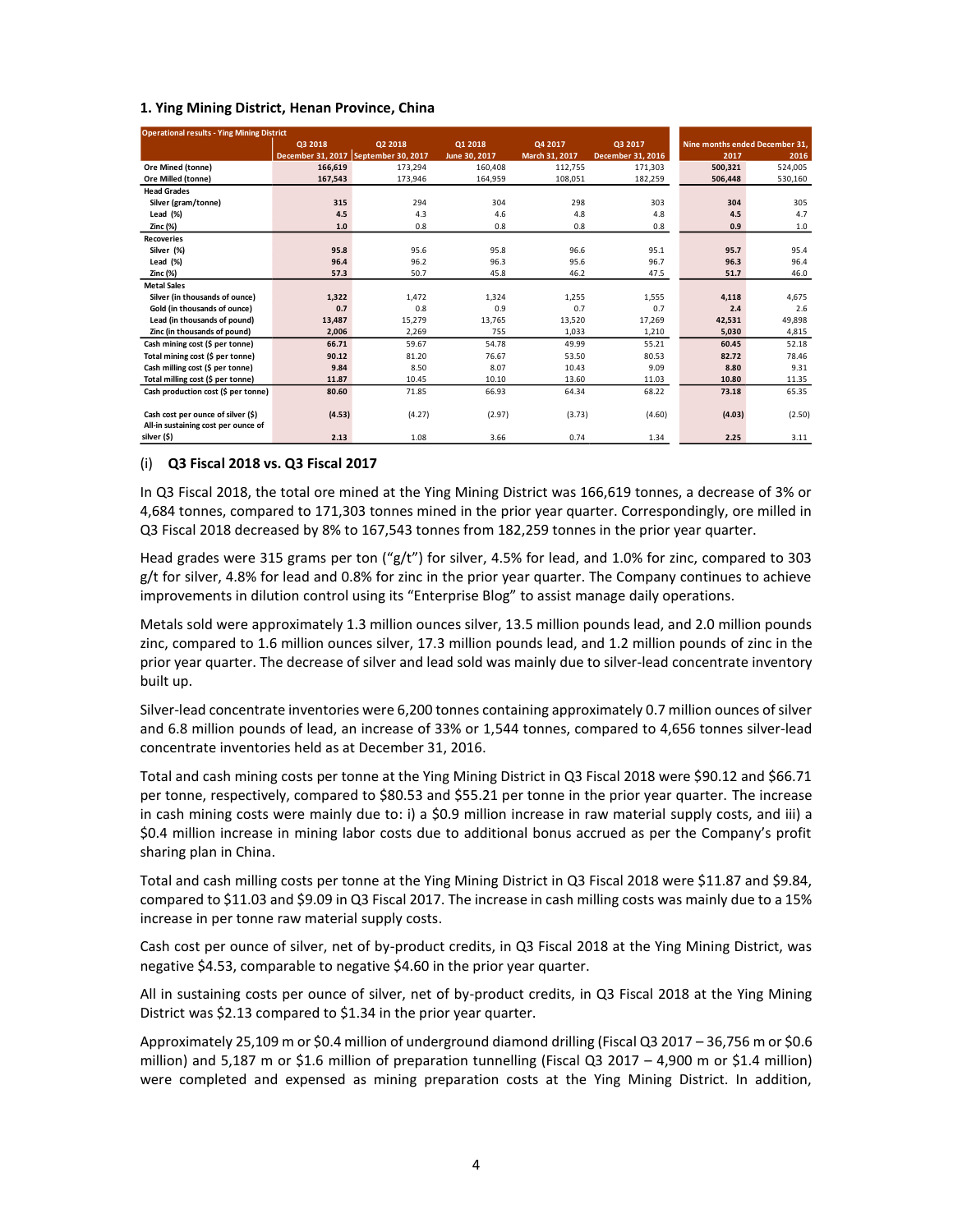approximately 16,326 m or \$6.0 million of horizontal tunnel, raises and declines (Q3 Fiscal 2017 – 17,823 m or \$5.5 million) were completed and capitalized.

### (ii) **Nine months ended December 31, 2017 vs Nine months ended December 31, 2016**

For the nine months ended December 31, 2017, a total of 500,321 tonnes of ore were mined and 506,448 tonnes milled at the Ying Mining District, down by 5% and 4%, compared to 524,005 tonnes mined and 530,160 tonnes milled in the same prior year period.

Average head grades were 304 g/t for silver, 4.5% for lead, and 0.9% for zinc compared to 305 g/t for silver, 4.7% for lead, and 1.0% for zinc, respectively, in the same prior year period.

Metals sold were approximately 4.1 million ounces of silver, 2,400 ounces of gold, 42.5 million pounds of lead, and 5.0 million pounds of zinc, compared to 4.7 million ounces of silver, 2,600 ounces of gold, 49.9 million pounds of lead, and 4.8 million pounds of zinc in prior year period.

The cash mining costs was \$60.45 per tonne, an increase of 16% compared to \$52.18 in the same prior year period. The increase was mainly due to more underground drilling and tunneling being expensed as mining preparation costs as well as the increase of raw material supply prices. The cash milling cost was \$8.80 per tonne, a decrease of 5% compared to \$9.31 in the same prior year period.

Cash cost per ounce of silver and all in sustaining costs per ounce of silver, net of by‐product credits, were negative \$4.03 and \$2.25 respectively, compared to negative \$2.50 and \$3.11 in the same prior year period.

Approximately 86,007 m or \$1.7 million of underground diamond drilling (same prior year period – 71,794 m or \$1.7 million) and 16,914 or \$4.9 million of preparation tunnelling (same prior year period – 15,069 m or \$4.2 million) were completed and expensed as mining preparation costs at the Ying Mining District. In addition, approximately 52,174 m or \$16.2 million of horizontal tunnel, raises, and declines (same prior year period – 50,500 m or \$15.2 million) were completed and capitalized.

| <b>Operational results - GC Mine</b> | Q3 2018 | Q2 2018                                | Q1 2018       | Q4 2017        | Q3 2017           | Nine months ended December 31, |         |
|--------------------------------------|---------|----------------------------------------|---------------|----------------|-------------------|--------------------------------|---------|
|                                      |         | December 31, 2017   September 30, 2017 | June 30, 2017 | March 31, 2017 | December 31, 2016 | 2017                           | 2016    |
| Ore Mined (tonne)                    | 85,665  | 65,812                                 | 64.865        | 40,224         | 81.481            | 216,341                        | 220,522 |
| Ore Milled (tonne)                   | 88,494  | 63,648                                 | 65,944        | 39,929         | 81,080            | 218,086                        | 220,767 |
| <b>Head Grades</b>                   |         |                                        |               |                |                   |                                |         |
| Silver (gram/tonne)                  | 97      | 102                                    | 98            | 91             | 89                | 99                             | 94      |
| Lead (%)                             | 1.4     | 1.4                                    | 1.6           | 1.3            | 1.4               | 1.5                            | 1.5     |
| Zinc (%)                             | 2.8     | 2.8                                    | 2.7           | 2.6            | 2.8               | 2.8                            | 2.9     |
| <b>Recovery Rates</b>                |         |                                        |               |                |                   |                                |         |
| Silver (%)                           | 73.6    | 74.4                                   | 81.2          | 72.8           | 75.4              | 76.1                           | 76.2    |
| Lead (%)                             | 83.9    | 82.8                                   | 88.8          | 82.4           | 85.5              | 85.2                           | 86.3    |
| Zinc (%)                             | 81.3    | 81.6                                   | 80.9          | 74.8           | 86.5              | 81.2                           | 86.3    |
| <b>Metal Sales</b>                   |         |                                        |               |                |                   |                                |         |
| Silver (in thousands of ounce)       | 196     | 155                                    | 189           | 53             | 179               | 540                            | 511     |
| Lead (in thousands of pound)         | 2,263   | 1,656                                  | 2,147         | 818            | 2,214             | 6,066                          | 6,237   |
| Zinc (in thousands of pound)         | 4,399   | 3,311                                  | 4,244         | 455            | 4,478             | 11,954                         | 11,991  |
| Cash mining cost (\$ per tonne)      | 35.48   | 34.60                                  | 39.20         | 37.91          | 31.34             | 36.33                          | 31.04   |
| Total mining cost (\$ per tonne)     | 43.10   | 42.62                                  | 46.99         | 45.37          | 38.90             | 44.12                          | 39.05   |
| Cash milling cost (\$ per tonne)     | 14.09   | 14.63                                  | 16.73         | 20.06          | 13.09             | 14.60                          | 13.76   |
| Total milling cost (\$ per tonne)    | 16.45   | 17.90                                  | 19.85         | 24.99          | 15.50             | 17.46                          | 16.47   |
| Cash production cost (\$ per tonne)  | 49.57   | 49.23                                  | 55.93         | 57.97          | 44.43             | 50.93                          | 44.80   |
|                                      |         |                                        |               |                |                   |                                |         |
| Cash cost per ounce of silver (\$)   | (15.34) | (13.56)                                | (7.80)        | (1.72)         | (13.11)           | (12.19)                        | (7.15)  |
| All-in sustaining cost per ounce of  |         |                                        |               |                |                   |                                |         |
| silver (\$)                          | (4.52)  | (3.77)                                 | (2.48)        | 14.55          | (6.12)            | (3.59)                         | (1.29)  |

### **2. GC Mine, Guangdong Province, China**

### (i) **Q3 Fiscal 2018 vs. Q3 Fiscal 2017**

In Q3 Fiscal 2018, the total ore mined at the GC Mine was 85,665 tonnes, an increase of 4,184 tonnes or 5%, compared to 81,481 tonnes mined in Q3 Fiscal 2017, while ore milled increased by 9% to 88,494 tonnes from 81,080 tonnes in the prior year quarter.

Head grades were 97 g/t for silver, 1.4% for lead, and 2.8% for zinc compared to 89 g/t for silver, 1.4% for lead, and 2.8% for zinc in the prior year quarter.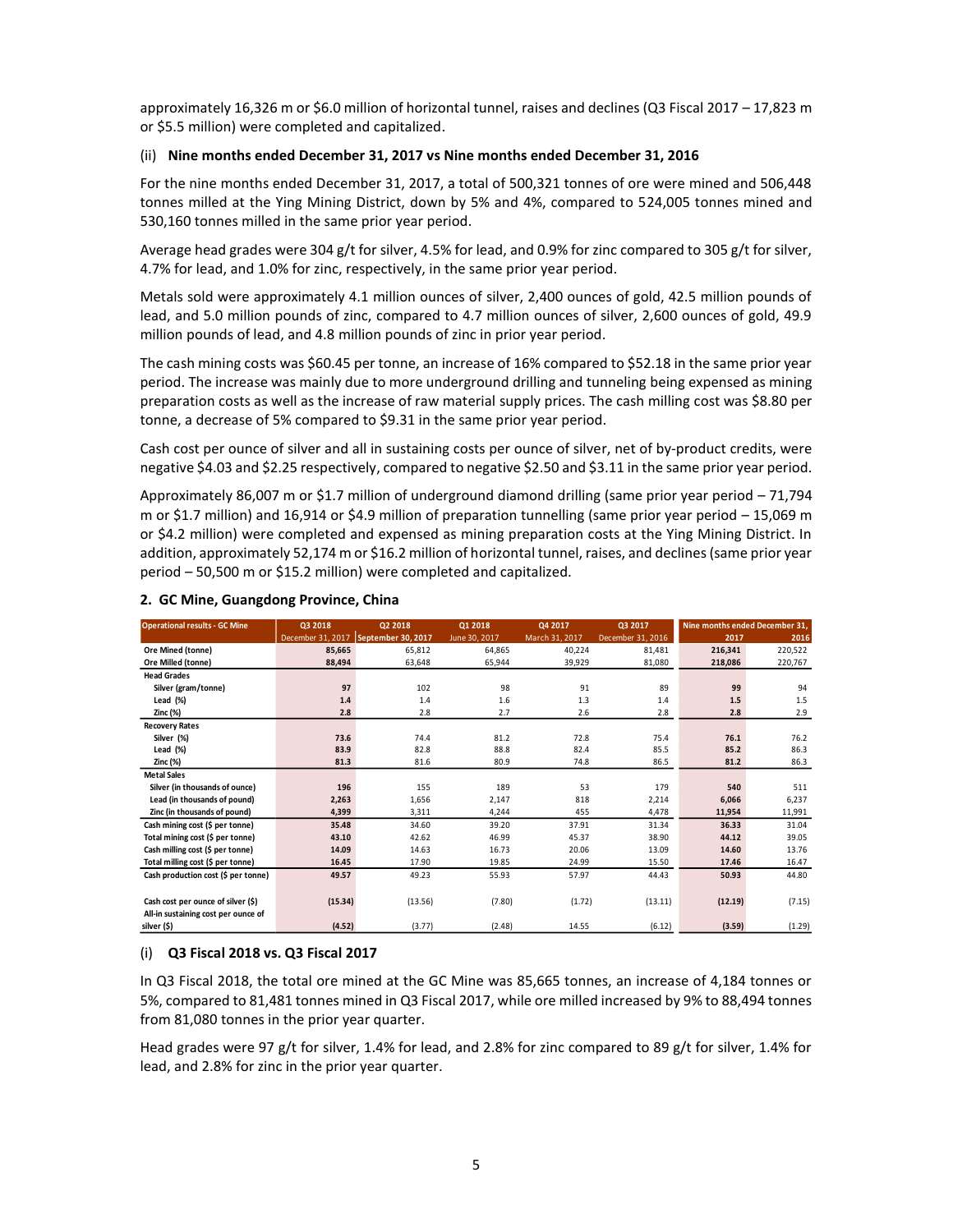The GC Mine sold 196 thousand ounces of silver, 2.3 million pounds of lead, 4.4 million pounds of zinc, compared to 179 thousand ounces of silver, 2.2 million pounds of lead, and 4.5 million pounds of zinc sold in the prior year quarter.

Total and cash mining costs per tonne at the GC Mine in Q3 Fiscal 2018 were \$43.10 and \$35.48 per tonne, compared to \$38.90 and \$31.34 per tonne in Q3 Fiscal 2017. The increase in cash mining costs was mainly due to: i) a \$0.2 million increase in mining preparation costs resulting from more underground drilling expensed in the current quarter, and ii) a \$0.2 million increase in mining contractor fees.

Total and cash milling costs per tonne at the GC Mine in Q3 Fiscal 2018 were \$16.45 and \$14.09, compared to \$15.50 and \$13.09, respectively, in Q3 Fiscal 2017. The increase in milling costs was mainly due to a \$0.2 million increase in raw material supply costs.

Correspondingly, the cash production costs per tonne of ore processed in Q3 Fiscal 2018 at the GC Mine increased to \$49.57 from \$44.43 in the prior year quarter.

Cash costs per ounce of silver, net of by-product credits, at the GC Mine, was negative \$15.34 compared to negative \$13.11 in the prior year quarter. The improvement was mainly due to a \$1.4 million or 23% increase in by-product credits resulting from a 12% and 37% increase in net realized lead and zinc selling prices at the GC Mine.

All in sustaining costs per ounce of silver, net of by-product credits, in Q3 Fiscal 2018 at the GC Mine was negative \$4.52 compared to negative \$6.12 in the prior year quarter.

Approximately 7,770 m or \$0.4 million of underground diamond drilling (Q3 Fiscal 2017 – 3,935 m or \$0.2 million) and 5,053 m or \$1.2 million of tunnelling (Q3 Fiscal 2017 – 4,640 m or \$1.3 million) were completed and expensed as mining preparation costs at the GC Mine. In addition, approximately 17 m or \$0.1 million of horizontal tunnel, raises and declines (Q3 Fiscal 2017 – 554 m or \$0.3 million) were completed and capitalized.

#### (ii) **Nine months ended December 31, 2017 vs Nine months ended December 31, 2016**

For the nine months ended December 31, 2017, a total of 216,341 tonnes of ore were mined and 218,086 tonnes were milled at the GC Mine compared to 220,522 tonnes mined and 220,767 tonnes milled in the same prior year period.

Average head grades were 99 g/t for silver, 1.5% for lead, and 2.8% for zinc compared to 94 g/t for silver, 1.5% for lead, and 2.9% for zinc, respectively, in the same prior year period.

Metals sold were 540 thousand ounces of silver, 6.1 million pounds of lead, and 12.0 million pounds of zinc, compared to 511 thousand ounces of silver, 6.2 million pounds of lead, and 12.0 million pounds of zinc in the same prior year period.

The cash mining costs at the GC Mine was \$36.33 per tonne, an increase of 17% compared to \$31.04 per tonne in the same prior year period. The increase in cash mining costs was mainly due to a \$0.9 million increase in mining preparation costs as more underground drilling and tunnelling was expensed in the current period.

The cash milling costs was \$14.60 per tonne, an increase of 6% compared to \$13.76 in the same prior year period.

Cash costs per ounce of silver and all in sustaining costs per ounce of silver, net of by‐product credits, were negative \$12.19 and negative \$3.59 respectively, compared to negative \$7.15 and \$1.29 in the same prior year period. The improvement is mainly due to higher by-product credits achieved arising from a 12% and 37% increase, respectively, in lead and zinc realized selling prices.

Approximately 18,253 m or \$0.9 million of underground diamond drilling (same prior year period – 9,489 m or \$0.6 million) and 14,285 m or \$3.8 million of tunnelling (same prior year period  $-11,976$  m or \$3.2 million) were completed and expensed as mining preparation costs at the GC Mine. In addition,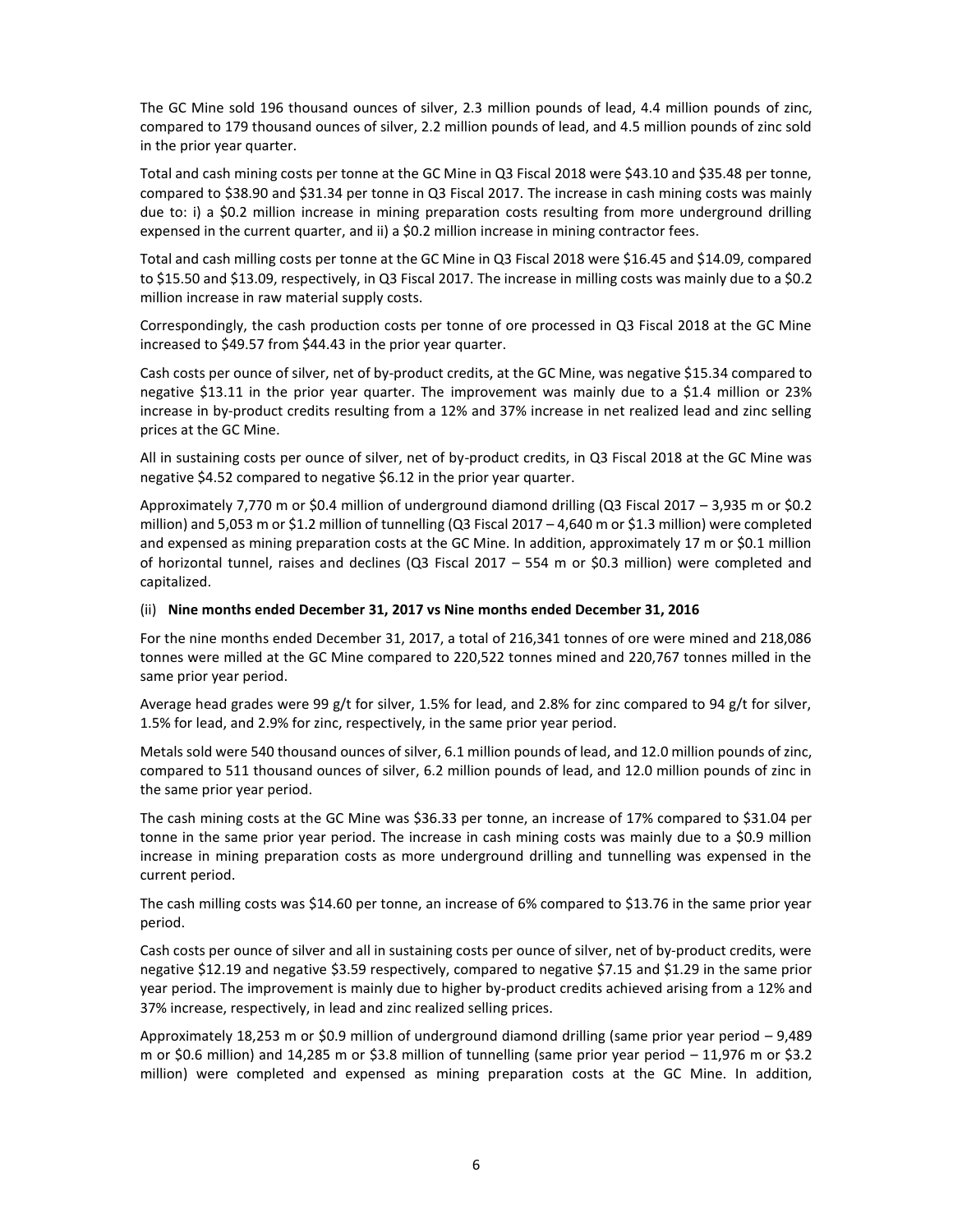approximately 280 m or \$0.2 million of horizontal tunnel, raise, and declines (same prior year period – 1,685 m or \$0.7 million) were completed and capitalized.

|                      | Ore processed<br>(tonnes) | <b>Silver</b><br>$\sigma$ /t) | Lead<br>(%) | Zinc<br>$(\%)$ |
|----------------------|---------------------------|-------------------------------|-------------|----------------|
| Ying Mining District | 630,000                   | 285                           | 4.3         | 0.9            |
| GC Mine              | 250.000                   | 98                            | 1.6         | 3.0            |

### **FISCAL 2019 PRODUCTION AND CASH COST GUIDANCE**

|                      | <b>Silver</b><br>(Moz) | <b>Lead</b><br>(Mlbs) | <b>Zinc</b><br>(Mlbs) | Cash cost*<br>(S/t) | AISC*<br>(S/t) |
|----------------------|------------------------|-----------------------|-----------------------|---------------------|----------------|
| Ying Mining District | 5.4                    | 56.1                  | 6.2                   | 75.4                | 123.7          |
| GC Mine              | 0.6                    | 7.5                   | 13.6                  | 57.2                | 75.5           |
| Consolidated         | 6.0                    | 63.6                  | 19.8                  | 70.2                | 122.2          |

*(\*) Both AISC and cash cost are non-IFRS measures. AISC refers to all-in sustaining cost per tonne of ore processed. Cash cost refers to cash production costs per tonne of ore processed. Foreign exchange rates assumptions used are: US\$1 = CAD\$1.25, US\$1 = RMB¥6.50.* 

In Fiscal 2019, the Company expects to process approximately 880,000 tonnes of ore, yielding 6.0 million ounces of silver, 63.6 million pounds of lead, and 19.8 million pounds of zinc. Fiscal 2019 production guidance represents an increase of approximately 4% in silver production, 1% in lead production, and 8% in zinc production compared to the prior year's guidance released on February 2, 2017.

### **1. Ying Mining District, Henan Province, China**

In Fiscal 2019, Ying Mining District plans to mine and process 630,000 tonnes of ore averaging 285 g/t silver, 4.3% lead, and 0.9% zinc with expected metal production of 5.4 million ounces of silver, 56.1 million pounds of lead, and 6.2 million pounds of zinc. Fiscal 2019 production guidance at the Ying Mining District represents an increase of approximately 4% in silver head grade and 2% in lead head grade compared to prior year's guidance. Metal production is comparable to prior year's guidance.

The cash production costs is expected to be \$75.4 per tonne of ore, and the all-in sustaining costs is estimated at \$123.7 per tonne of ore processed.

Capital expenditures at the Ying Mining District in Fiscal 2019 are budgeted at \$31.8 million, including \$23.2 million for mine tunnelling and ramp development and \$8.6 million for equipment and infrastructure.

### **2. GC Mine, Guangdong Province, China**

In Fiscal 2019, GC Mine plans to mine and process 250,000 tonnes of ore averaging 98 g/t silver, 1.6% lead, and 3.0% zinc with expected metal production of 0.6 million ounces of silver, 7.5 million pounds of lead and 13.6 million pounds of zinc. Fiscal 2019 represents an increase of approximately 50% in silver production, 6% in lead production, and 11% in zinc production.

The cash production costs is expected to be \$57.2 per tonne of ore, and the all-in sustaining costs would be \$57.2 per tonne of ore processed.

Capital expenditures at GC Mine in Fiscal 2019 are budgeted at \$3.0 million, including \$1.7 million for mine tunnelling and ramp development and \$1.3 million for equipment and infrastructure.

Mr. JianZhao Yin, P.Geo., is the Qualified Person for Silvercorp under NI 43-101 and has reviewed and given consent to the technical information contained in this news release.

*This earnings release should be read in conjunction with the Company's Management Discussion & Analysis, Financial Statements and Notes to Financial Statements for the corresponding period, which have been posted on SEDAR at www.sedar.com and are also available on the Company's website at www.silvercorp.ca. All figures are in United States dollars unless otherwise stated.*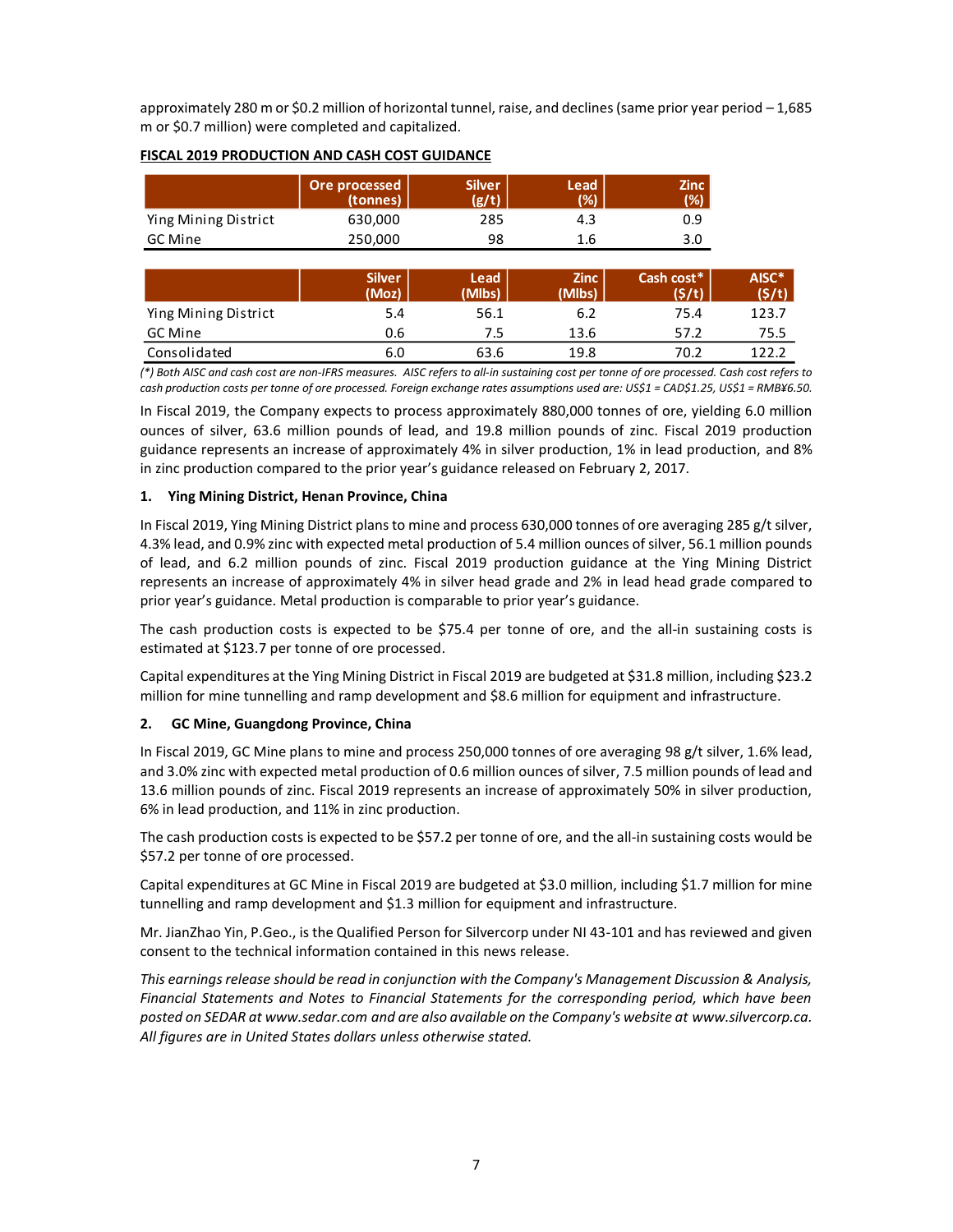#### **About Silvercorp**

Silvercorp is a low-cost silver-producing Canadian mining company with multiple mines in China. The Company's vision is to deliver shareholder value by focusing on the acquisition of under developed projects with resource potential and the ability to grow organically. For more information, please visit our website a[t www.silvercorp.ca.](http://www.silvercorp.ca/)

#### **For further information**

Silvercorp Metals Inc. Lorne Waldman Senior Vice President Phone: (604) 669-9397 Toll Free 1(888) 224-1881 Email: investor@silvercorp.ca Website: www.silvercorp.ca

### **CAUTIONARY DISCLAIMER - FORWARD LOOKING STATEMENTS**

Certain of the statements and information in this press release constitute "forward-looking statements" within the meaning of the United States Private Securities Litigation Reform Act of 1995 and "forward-looking information" within the meaning of applicable Canadian provincial securities laws. Any statements or information that express or involve discussions with respect to predictions, expectations, beliefs, plans, projections, objectives, assumptions or future events or performance (often, but not always, using words or phrases such as "expects", "is expected", "anticipates", "believes", "plans", "projects", "estimates", "assumes", "intends", "strategies", "targets", "goals", "forecasts", "objectives", "budgets", "schedules", "potential" or variations thereof or stating that certain actions, events or results "may", "could", "would", "might" or "will" be taken, occur or be achieved, or the negative of any of these terms and similar expressions) are not statements of historical fact and may be forward-looking statements or information. Forward-looking statements or information relate to, among other things: the price of silver and other metals; the accuracy of mineral resource and mineral reserve estimates at the Company's material properties; the sufficiency of the Company's capital to finance the Company's operations; estimates of the Company's revenues and capital expenditures; estimated production from the Company's mines in the Ying Mining District; timing of receipt of permits and regulatory approvals; availability of funds from production to finance the Company's operations; and access to and availability of funding for future construction, use of proceeds from any financing and development of the Company's properties.

Forward-looking statements or information are subject to a variety of known and unknown risks, uncertainties and other factors that could cause actual events or results to differ from those reflected in the forward-looking statements or information, including, without limitation, risks relating to: fluctuating commodity prices; calculation of resources, reserves and mineralization and precious and base metal recovery; interpretations and assumptions of mineral resource and mineral reserve estimates; exploration and development programs; feasibility and engineering reports; permits and licences; title to properties; property interests; joint venture partners; acquisition of commercially mineable mineral rights; financing; recent market events and conditions; economic factors affecting the Company; timing, estimated amount, capital and operating expenditures and economic returns of future production; integration of future acquisitions into the Company's existing operations; competition; operations and political conditions; regulatory environment in China and Canada; environmental risks; foreign exchange rate fluctuations; insurance; risks and hazards of mining operations; key personnel; conflicts of interest; dependence on management; internal control over financial reporting as per the requirements of the Sarbanes-Oxley Act; and bringing actions and enforcing judgments under U.S. securities laws.

This list is not exhaustive of the factors that may affect any of the Company's forward-looking statements or information. Forward-looking statements or information are statements about the future and are inherently uncertain, and actual achievements of the Company or other future events or conditions may differ materially from those reflected in the forward-looking statements or information due to a variety of risks, uncertainties and other factors, including, without limitation, those referred to in the Company's Annual Information Form for the year ended March 31, 2017 under the heading "Risk Factors". Although the Company has attempted to identify important factors that could cause actual results to differ materially, there may be other factors that cause results not to be as anticipated, estimated, described or intended. Accordingly, readers should not place undue reliance on forward-looking statements or information.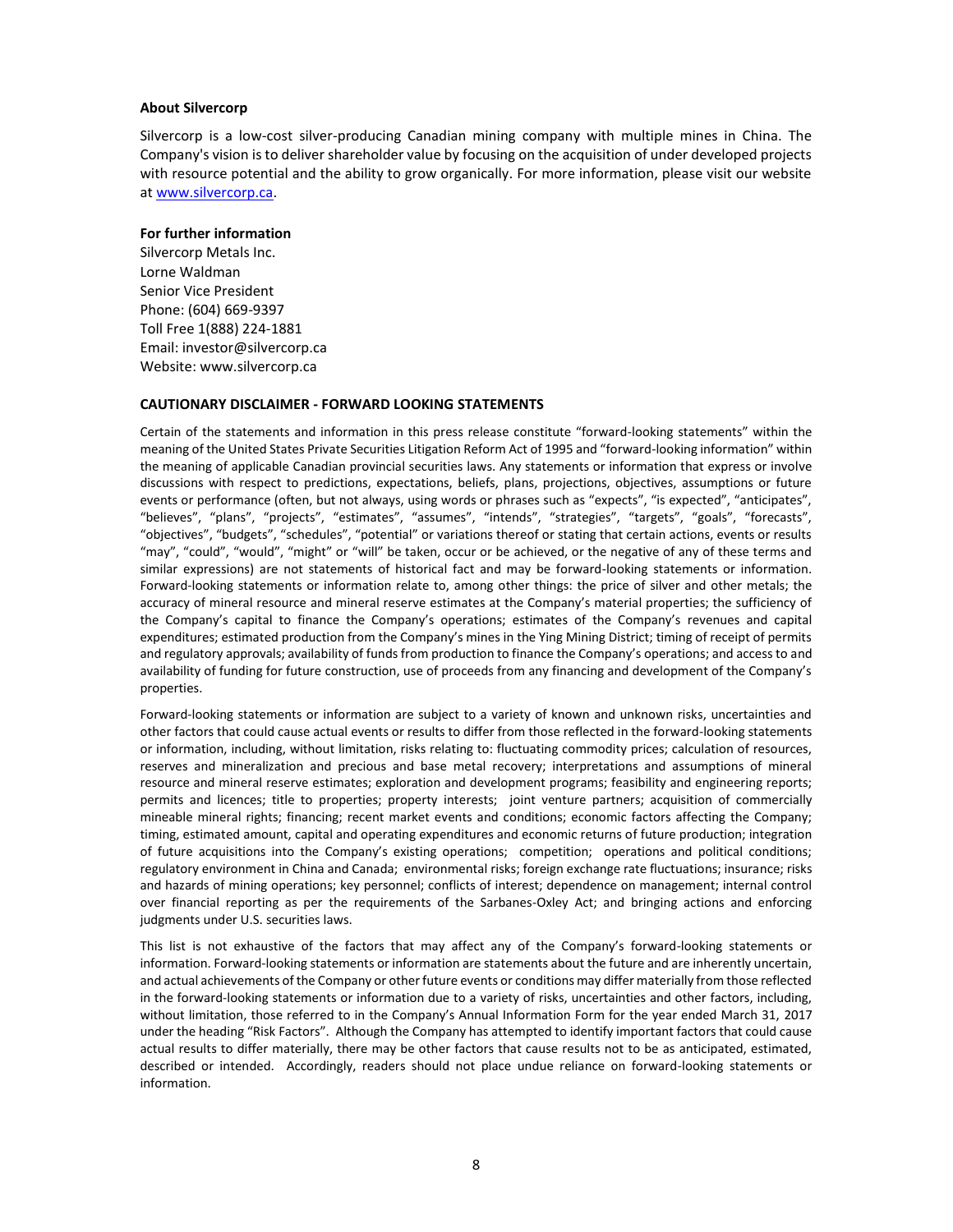The Company's forward-looking statements and information are based on the assumptions, beliefs, expectations and opinions of management as of the date of this press release, and other than as required by applicable securities laws, the Company does not assume any obligation to update forward-looking statements and information if circumstances or management's assumptions, beliefs, expectations or opinions should change, or changes in any other events affecting such statements or information. For the reasons set forth above, investors should not place undue reliance on forward-looking statements and information.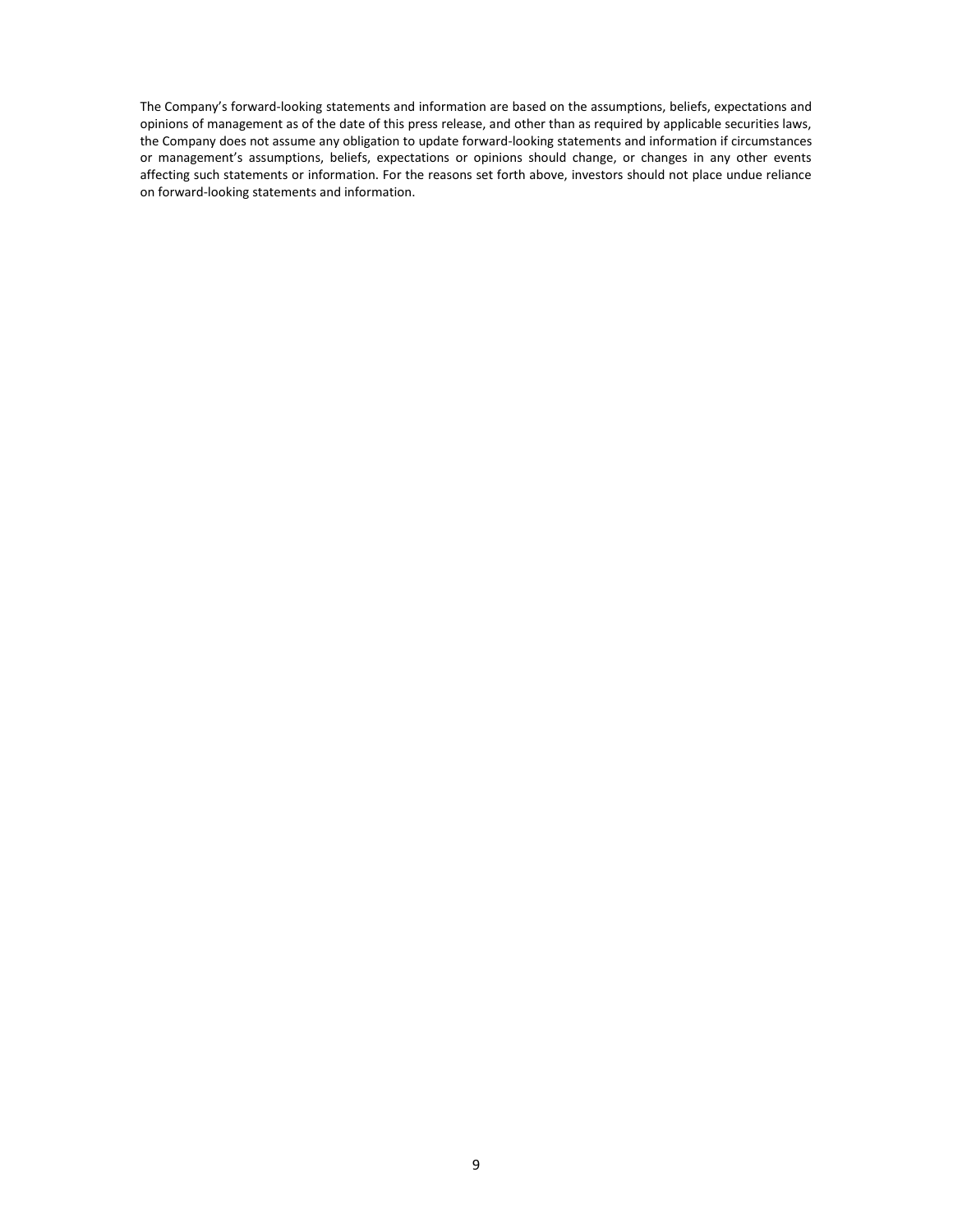## **Consolidated Statements of Financial Position**

*(Unaudited - Expressed in thousands of U.S. dollars)*

|                                                                | As at December 31, |           | As at March 31, |
|----------------------------------------------------------------|--------------------|-----------|-----------------|
|                                                                |                    | 2017      | 2017            |
| <b>ASSETS</b>                                                  |                    |           |                 |
| <b>Current Assets</b>                                          |                    |           |                 |
| Cash and cash equivalents                                      | \$                 | 66,274    | \$<br>73,003    |
| Short-term investments                                         |                    | 46,986    | 23,466          |
| Trade and other receivables                                    |                    | 1,205     | 1,311           |
| Inventories                                                    |                    | 13,631    | 8,710           |
| Due from a related party                                       |                    | 25        | 92              |
| Prepaids and deposits                                          |                    | 3,972     | 4,250           |
|                                                                |                    | 132,093   | 110,832         |
| <b>Non-current Assets</b>                                      |                    |           |                 |
| Long-term prepaids and deposits                                |                    | 962       | 959             |
| Reclamation deposits                                           |                    | 5,363     | 5,054           |
| Investment in an associate                                     |                    | 33,902    | 8,517           |
| Other investments                                              |                    | 6,800     | 1,207           |
| Plant and equipment                                            |                    | 68,814    | 65,201          |
| Mineral rights and properties                                  |                    | 223,935   | 206,200         |
| <b>TOTAL ASSETS</b>                                            | \$                 | 471,869   | \$<br>397,970   |
| <b>LIABILITIES AND EQUITY</b>                                  |                    |           |                 |
| <b>Current Liabilities</b>                                     |                    |           |                 |
| Accounts payable and accrued liabilities                       | \$                 | 34,799    | \$<br>30,374    |
| Deposits received                                              |                    | 7,351     | 6,798           |
| Income tax payable                                             |                    | 5,037     | 2,985           |
|                                                                |                    | 47,187    | 40,157          |
| <b>Non-current Liabilities</b>                                 |                    |           |                 |
| Deferred income tax liabilities                                |                    | 31,516    | 27,692          |
| Environmental rehabilitation                                   |                    | 13,215    | 12,186          |
| <b>Total Liabilities</b>                                       |                    | 91,918    | 80,035          |
| <b>Equity</b>                                                  |                    |           |                 |
| Share capital                                                  |                    | 230,844   | 232,155         |
| Share option reserve                                           |                    | 14,343    | 13,325          |
| Reserves                                                       |                    | 25,409    | 25,409          |
| Accumulated other comprehensive loss                           |                    | (32, 164) | (50, 419)       |
| Retained earnings                                              |                    | 74,089    | 42,651          |
| Total equity attributable to the equity holders of the Company |                    | 312,521   | 263,121         |
| <b>Non-controlling interests</b>                               |                    | 67,430    | 54,814          |
| <b>Total Equity</b>                                            |                    | 379,951   | 317,935         |
| <b>TOTAL LIABILITIES AND EQUITY</b>                            | \$                 | 471,869   | \$<br>397,970   |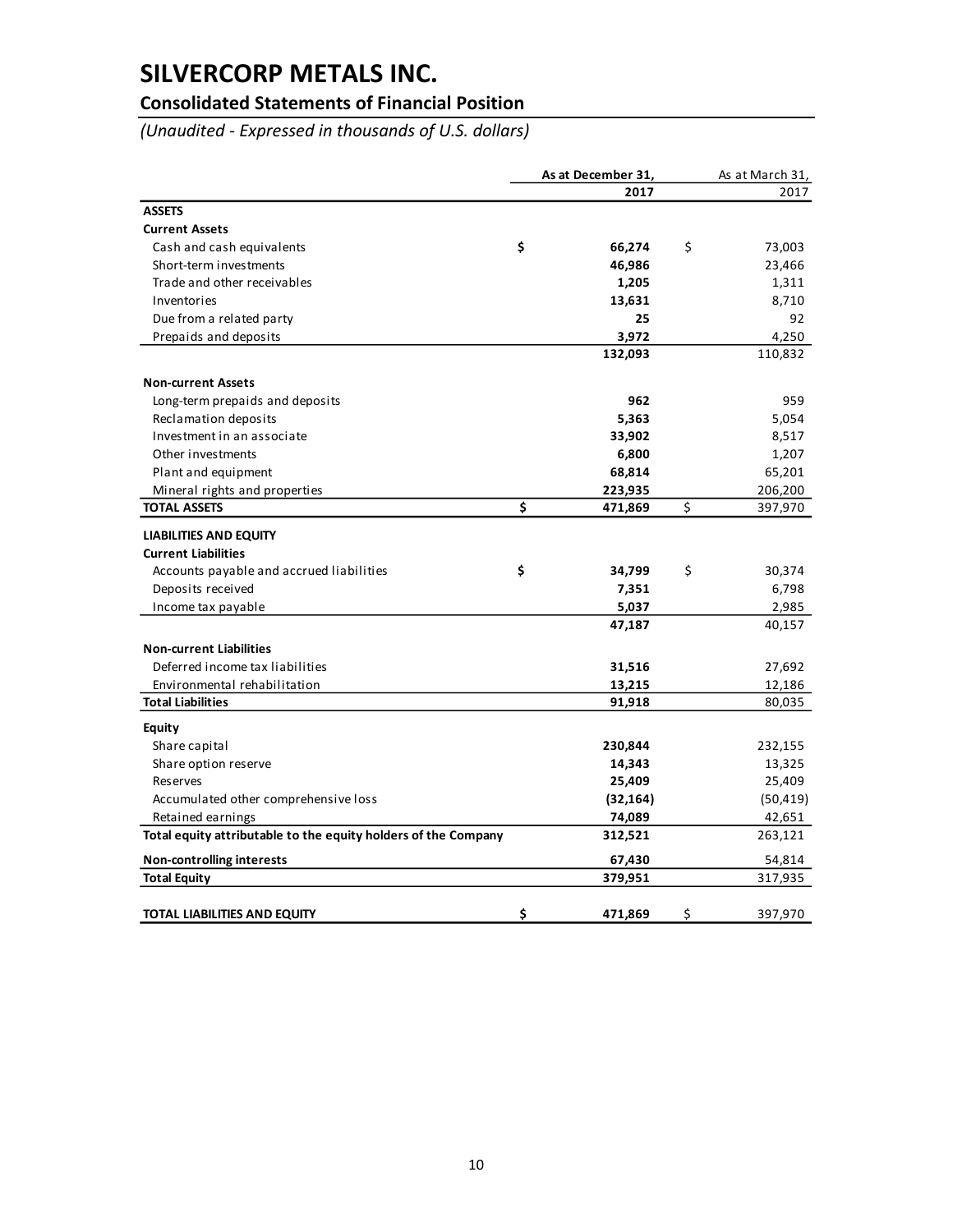# **Consolidated Statements of Income**

*(Unaudited - Expressed in thousands of U.S. dollars, except for per share figures)*

|                                                                                                  |          | Three Months Ended December 31, |                     |             | Nine Months Ended December 31, |                 |                     |             |
|--------------------------------------------------------------------------------------------------|----------|---------------------------------|---------------------|-------------|--------------------------------|-----------------|---------------------|-------------|
|                                                                                                  |          | 2017                            |                     | 2016        |                                | 2017            |                     | 2016        |
|                                                                                                  |          |                                 |                     |             |                                |                 |                     |             |
| <b>Sales</b>                                                                                     | \$       | 44,352 \$                       |                     | 47,838      | \$                             | 131,590 \$      |                     | 129,407     |
| Cost of sales                                                                                    |          |                                 |                     |             |                                |                 |                     |             |
| <b>Production costs</b>                                                                          |          | 15,553                          |                     | 14,921      |                                | 45,839          |                     | 42,863      |
| Mineral resource taxes                                                                           |          | 1,255                           |                     | 1,361       |                                | 3,683           |                     | 2,802       |
| Depreciation and amortization                                                                    |          | 4,378                           |                     | 5,178       |                                | 13,291          |                     | 15,861      |
|                                                                                                  |          | 21,186                          |                     | 21,460      |                                | 62,813          |                     | 61,526      |
| <b>Gross profit</b>                                                                              |          | 23,166                          |                     | 26,378      |                                | 68,777          |                     | 67,881      |
| General and administrative                                                                       |          | 4,915                           |                     | 3,950       |                                | 13,958          |                     | 12,462      |
| Government fees and other taxes                                                                  |          | 902                             |                     | 1,050       |                                | 2,433           |                     | 3,476       |
| Foreign exchange (gain) loss                                                                     |          | (236)                           |                     | (444)       |                                | 2,490           |                     | (536)       |
| Loss on disposal of plant and equipment                                                          |          | 148                             |                     | 392         |                                | 324             |                     | 457         |
| Gain on disposal of NSR                                                                          |          |                                 |                     |             |                                | (4,320)         |                     |             |
| Share of loss (income) in associate                                                              |          | 142                             |                     | 126         |                                | 511             |                     | (160)       |
| Dilution gain on investment in associate                                                         |          | (822)                           |                     |             |                                | (822)           |                     |             |
| Reclassification of other comprehensive loss upon ownership dilution of                          |          |                                 |                     |             |                                |                 |                     |             |
| investment in associate                                                                          |          | 18                              |                     |             |                                | 18              |                     |             |
| Impairment of plant and equipment and mineral rights and properties                              |          |                                 |                     |             |                                |                 |                     | 181         |
| Other income                                                                                     |          | (1,560)                         |                     | (201)       |                                | (1, 867)        |                     | (324)       |
| Income from operations                                                                           |          | 19,659                          |                     | 21,505      |                                | 56,052          |                     | 52,325      |
| Finance income                                                                                   |          | 822                             |                     | 647         |                                | 2,046           |                     | 1,615       |
| Finance costs                                                                                    |          | (112)                           |                     | (161)       |                                | (329)           |                     | (685)       |
| Income before income taxes                                                                       |          | 20,369                          |                     | 21,991      |                                | 57,769          |                     | 53,255      |
| Income tax expense                                                                               |          | 4,302                           |                     | 5,353       |                                | 13,586          |                     | 14,091      |
| Net income                                                                                       | \$       | 16,067 \$                       |                     | 16,638      | \$                             | 44,183 \$       |                     | 39,164      |
| Attributable to:                                                                                 |          |                                 |                     |             |                                |                 |                     |             |
| Equity holders of the Company                                                                    | \$       | $12,718$ \$                     |                     | 13,115      | \$                             | 34,800 \$       |                     | 30,167      |
| Non-controlling interests                                                                        |          | 3,349                           |                     | 3,523       |                                | 9,383           |                     | 8,997       |
|                                                                                                  | \$       | $16,067$ \$                     |                     | 16,638      | \$                             | 44,183          | \$.                 | 39,164      |
|                                                                                                  |          |                                 |                     |             |                                |                 |                     |             |
| Earnings per share attributable to the equity holders of the Company<br>Basic earnings per share |          | 0.08                            | - \$                | 0.08        | \$                             | $0.21 \quad$ \$ |                     | 0.18        |
|                                                                                                  | \$<br>\$ | 0.07                            | $\ddot{\mathsf{s}}$ |             | Ś                              | 0.20            | $\ddot{\mathsf{s}}$ |             |
| Diluted earnings per share                                                                       |          |                                 |                     | 0.08        |                                |                 |                     | 0.18        |
| Weighted Average Number of Shares Outstanding - Basic                                            |          | 168,077,624                     |                     | 167,192,640 |                                | 168,003,035     |                     | 167,048,582 |
| Weighted Average Number of Shares Outstanding - Diluted                                          |          | 169,782,024                     |                     | 171,284,390 |                                | 169,992,421     |                     | 171,115,860 |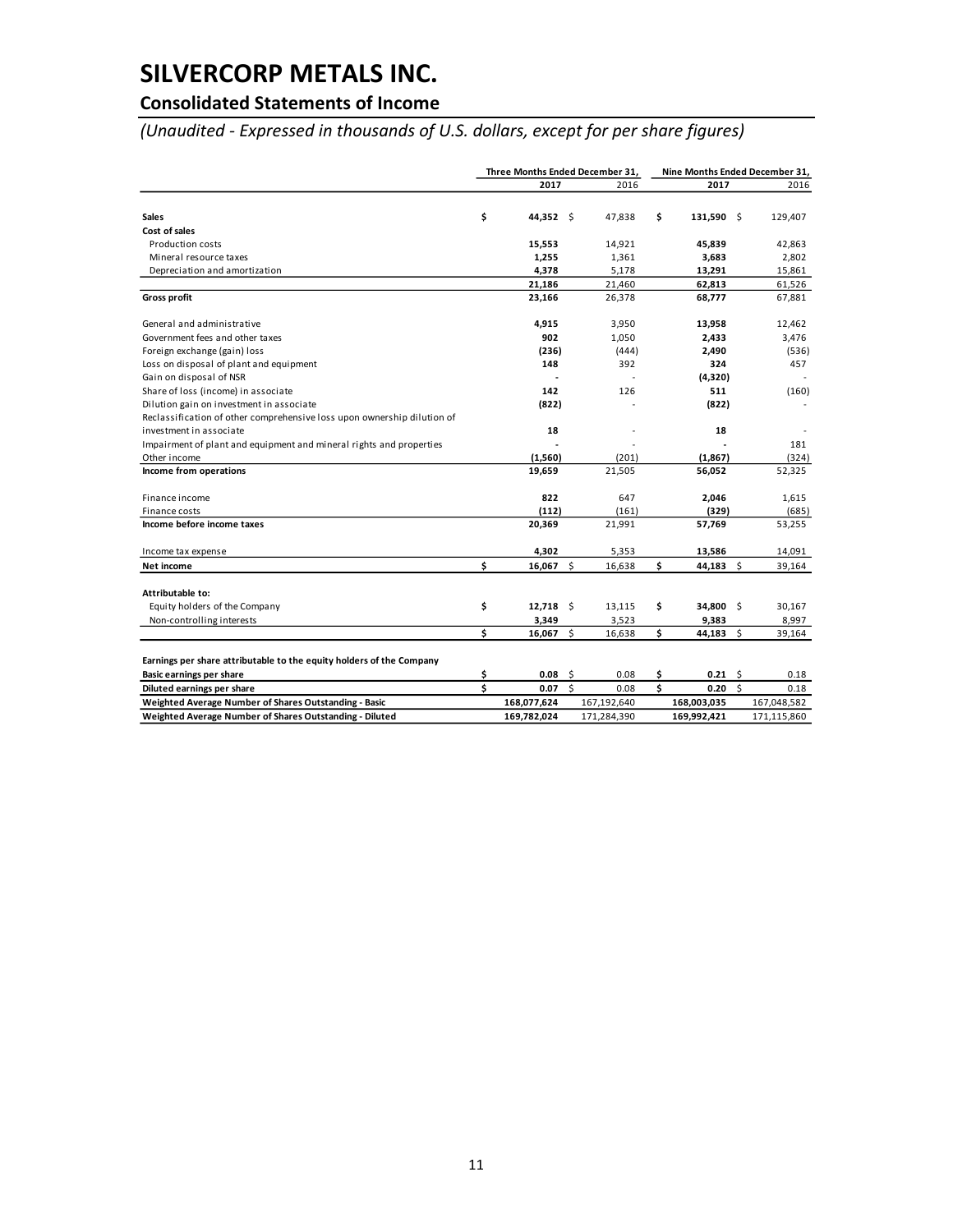## **Consolidated Statements of Cash Flow**

*(Unaudited - Expressed in thousands of U.S. dollars)*

|                                                                         | Three Months Ended December 31, |             |  | Nine Months Ended December 31, |                 |  |           |
|-------------------------------------------------------------------------|---------------------------------|-------------|--|--------------------------------|-----------------|--|-----------|
|                                                                         |                                 | 2017        |  | 2016                           | 2017            |  | 2016      |
| Cash provided by                                                        |                                 |             |  |                                |                 |  |           |
| <b>Operating activities</b>                                             |                                 |             |  |                                |                 |  |           |
| Net income                                                              | \$                              | $16,067$ \$ |  | 16,638                         | \$<br>44,183 \$ |  | 39,164    |
| Add (deduct) items not affecting cash:                                  |                                 |             |  |                                |                 |  |           |
| Finance costs                                                           |                                 | 112         |  | 161                            | 329             |  | 685       |
| Depreciation, amortization and depletion                                |                                 | 4.683       |  | 5.463                          | 14,176          |  | 16,812    |
| Share of loss (income) in associate                                     |                                 | 142         |  | 126                            | 511             |  | (160)     |
| Dilution gain on investment in associate                                |                                 | (822)       |  |                                | (822)           |  |           |
| Reclassification of other comprehensive loss upon wonership dilution of |                                 |             |  |                                |                 |  |           |
| investment in associate                                                 |                                 | 18          |  |                                | 18              |  |           |
| Gain on disposal of NSR                                                 |                                 |             |  |                                | (4,320)         |  |           |
| Impairment of plant and equipment and mineral rights and properties     |                                 |             |  |                                |                 |  | 181       |
| Income tax expense                                                      |                                 | 4,302       |  | 5,353                          | 13,586          |  | 14,091    |
| Finance income                                                          |                                 | (822)       |  | (647)                          | (2,046)         |  | (1,615)   |
| Loss on disposal of plant and equipment                                 |                                 | 148         |  | 392                            | 324             |  | 457       |
| Share-based compensation                                                |                                 | 458         |  | 214                            | 1,144           |  | 654       |
| Income taxes paid                                                       |                                 | (2,065)     |  | (1, 115)                       | (9,647)         |  | (4,030)   |
| Interest received                                                       |                                 | 822         |  | 647                            | 2,046           |  | 1,615     |
| Interest paid                                                           |                                 |             |  | (853)                          |                 |  | (954)     |
| Changes in non-cash operating working capital                           |                                 | 4,431       |  | 1,955                          | 5,598           |  | 8,656     |
| Net cash provided by operating activities                               |                                 | 27,474      |  | 28,334                         | 65,080          |  | 75,556    |
| <b>Investing activities</b>                                             |                                 |             |  |                                |                 |  |           |
| Mineral rights and properties                                           |                                 |             |  |                                |                 |  |           |
| Capital expenditures                                                    |                                 | (5,705)     |  | (14, 897)                      | (16, 638)       |  | (25, 605) |
| Plant and equipment                                                     |                                 |             |  |                                |                 |  |           |
| Additions                                                               |                                 | (1,724)     |  | (1, 433)                       | (4, 455)        |  | (4, 556)  |
| Proceeds on disposals                                                   |                                 |             |  | 19                             | 19              |  | 51        |
| Other investments                                                       |                                 |             |  |                                |                 |  |           |
| Acquisition                                                             |                                 |             |  | (782)                          |                 |  | (782)     |
| Proceeds on disposals                                                   |                                 |             |  |                                |                 |  | 33        |
| Reclamation                                                             |                                 | (17)        |  | (1,775)                        | (36)            |  | (2,160)   |
| Investment in associate                                                 |                                 | (3,836)     |  |                                | (23, 861)       |  |           |
| Net purchases of short-term investments                                 |                                 | 10,422      |  | (5, 542)                       | (21, 345)       |  | (11, 518) |
| Net cash used in investing activities                                   |                                 | (860)       |  | (24, 410)                      | (66, 316)       |  | (44, 537) |
|                                                                         |                                 |             |  |                                |                 |  |           |
| <b>Financing activities</b>                                             |                                 |             |  |                                |                 |  |           |
| Non-controlling interests                                               |                                 |             |  |                                |                 |  |           |
| Distribution                                                            |                                 |             |  |                                | (4,891)         |  | (1,460)   |
| Cash dividends distributed                                              |                                 | (1,683)     |  | (1,585)                        | (3,362)         |  | (1,585)   |
| Proceeds from issuance of common shares                                 |                                 | 174         |  | 192                            | 342             |  | 489       |
| Common shares repurchased as part of normal course issuer bid           |                                 | (1,779)     |  |                                | (1,779)         |  |           |
| Net cash used in financing activities                                   |                                 | (3,288)     |  | (1, 393)                       | (9,690)         |  | (2, 556)  |
| Effect of exchange rate changes on cash and cash equivalents            |                                 | 1,579       |  | (2,041)                        | 4,197           |  | (3, 452)  |
|                                                                         |                                 |             |  |                                |                 |  |           |
| Increase (decrease) in cash and cash equivalents                        |                                 | 24,905      |  | 490                            | (6,729)         |  | 25,011    |
| Cash and cash equivalents, beginning of the period                      |                                 | 41,369      |  | 66,484                         | 73,003          |  | 41,963    |
| Cash and cash equivalents, end of the period                            | \$                              | $66,274$ \$ |  | 66,974                         | \$<br>66,274 \$ |  | 66,974    |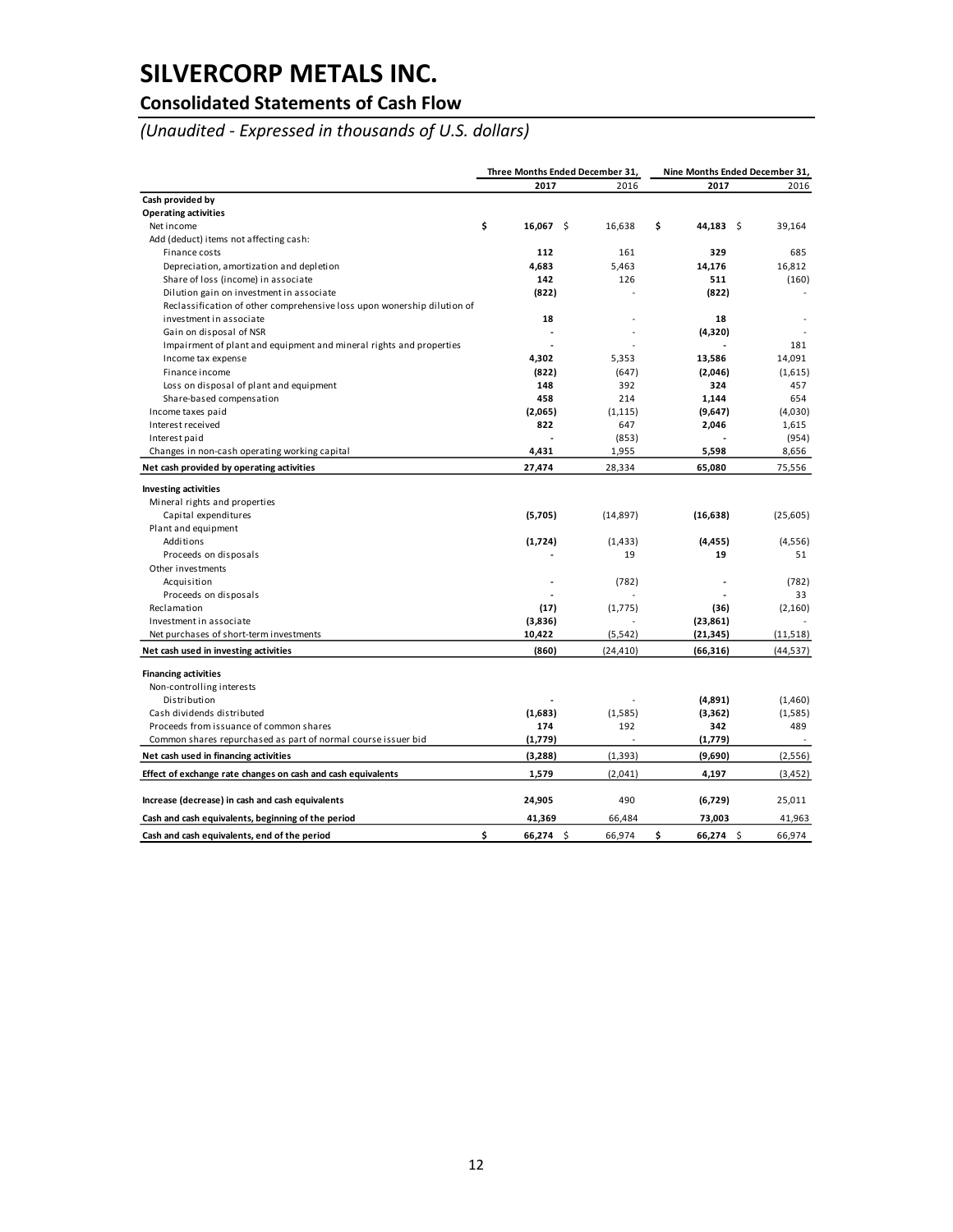## **Mining Data**

*(Expressed in thousands of U.S. dollars, except for mining data figures)*

|                                  |                                                                            |                                   | Three months ended December 31, 2017 |              |  |  |
|----------------------------------|----------------------------------------------------------------------------|-----------------------------------|--------------------------------------|--------------|--|--|
|                                  |                                                                            | Ying Mining District <sup>1</sup> | GC <sup>2</sup>                      | <b>Total</b> |  |  |
|                                  | <b>Production Data</b>                                                     |                                   |                                      |              |  |  |
|                                  | <b>Mine Data</b>                                                           |                                   |                                      |              |  |  |
|                                  | Ore Mined (tonne)                                                          | 166,619                           | 85,665                               | 252,284      |  |  |
|                                  | Ore Milled (tonne)                                                         | 167,543                           | 88,494                               | 256,037      |  |  |
|                                  |                                                                            |                                   |                                      |              |  |  |
| $\ddot{}$                        | Mining cost per tonne of ore mined (\$)                                    | 90.12                             | 43.10                                | 74.16        |  |  |
|                                  | Cash mining cost per tonne of ore mined (\$)                               | 66.71                             | 35.48                                | 56.11        |  |  |
|                                  | Non cash mining cost per tonne of ore mined (\$)                           | 23.41                             | 7.62                                 | 18.05        |  |  |
|                                  |                                                                            |                                   |                                      |              |  |  |
| $\ddot{}$                        | Unit shipping costs(\$)                                                    | 4.05                              |                                      | 2.69         |  |  |
| $\begin{array}{c} + \end{array}$ | Milling cost per tonne of ore milled (\$)                                  | 11.87                             | 16.45                                | 13.45        |  |  |
|                                  | Cash milling cost per tonne of ore milled (\$)                             | 9.84                              | 14.09                                | 11.31        |  |  |
|                                  | Non cash milling cost per tonne of ore milled (\$)                         | 2.03                              | 2.36                                 | 2.14         |  |  |
|                                  |                                                                            |                                   |                                      |              |  |  |
| $\ddot{}$                        | <b>Average Production Cost</b>                                             |                                   |                                      |              |  |  |
|                                  | Silver (\$ per ounce)                                                      | 5.64                              | 5.91                                 | 5.86         |  |  |
|                                  | Gold (\$ per ounce)                                                        | 380                               |                                      | 406          |  |  |
|                                  | Lead (\$ per pound)                                                        | 0.44                              | 0.58                                 | 0.47         |  |  |
|                                  | Zinc (\$ per pound)                                                        | 0.49                              | 0.64                                 | 0.52         |  |  |
|                                  | Other (\$ per pound)                                                       | 0.45                              |                                      | 0.01         |  |  |
| $\ddot{}$                        | Total production cost per ounce of Silver, net of by-product credits (\$)  | (1.87)                            | (10.95)                              | (3.04)       |  |  |
| $\ddot{}$                        | Total cash cost per ounce of Silver, net of by-product credits (\$)        | (4.53)                            | (15.34)                              | (5.92)       |  |  |
|                                  |                                                                            |                                   |                                      |              |  |  |
| $\ddot{}$                        | All-in sustaining cost per ounce of Silver, net of by-product credits (\$) | 2.13                              | (4.52)                               | 3.16         |  |  |
| $\ddot{}$                        | All-in cost per ounce of Silver, net of by-product credits (\$)            | 2.97                              | (7.23)                               | 3.50         |  |  |
|                                  |                                                                            |                                   |                                      |              |  |  |
|                                  | <b>Recovery Rates</b>                                                      |                                   |                                      |              |  |  |
|                                  | Silver (%)                                                                 | 95.8                              | 73.6                                 | 92.7         |  |  |
|                                  | Lead (%)                                                                   | 96.4                              | 83.9                                 | 94.6         |  |  |
|                                  | Zinc (%)                                                                   | 57.3                              | 81.3                                 | 71.7         |  |  |
|                                  | <b>Head Grades</b>                                                         |                                   |                                      |              |  |  |
|                                  | Silver (gram/tonne)                                                        | 315                               | 97                                   | 240          |  |  |
|                                  | Lead (%)                                                                   | 4.5                               | 1.4                                  | 3.4          |  |  |
|                                  | Zinc (%)                                                                   | 1.0                               | 2.8                                  | 1.6          |  |  |
|                                  |                                                                            |                                   |                                      |              |  |  |
|                                  | Concentrate in stock                                                       |                                   |                                      |              |  |  |
|                                  | Lead concentrate (tonne)                                                   | 6,200                             | 34                                   | 6,234        |  |  |
|                                  | Zinc concentate (tonne)                                                    | 230                               | 60                                   | 290          |  |  |
| Sales Data                       |                                                                            |                                   |                                      |              |  |  |
|                                  | <b>Metal Sales</b>                                                         |                                   |                                      |              |  |  |
|                                  | Silver (in thousands of ounces)                                            | 1,322                             | 196                                  | 1,518        |  |  |
|                                  | Gold (in thousands of ounces)                                              | 0.7                               |                                      | 0.7          |  |  |
|                                  | Lead (in thousands of pounds)                                              | 13.487                            | 2,263                                | 15,750       |  |  |
|                                  | Zinc (in thousands of pounds)                                              | 2,006                             | 4,399                                | 6,405        |  |  |
|                                  | <b>Metal Sales</b>                                                         |                                   |                                      |              |  |  |
|                                  | Silver (in thousands of \$)                                                | 17,718                            | 2,088                                | 19,806       |  |  |
|                                  | Gold (in thousands of \$)                                                  | 632                               |                                      | 632          |  |  |
|                                  | Lead (in thousands of \$)                                                  | 14,045                            | 2,378                                | 16,423       |  |  |
|                                  | Zinc (in thousands of \$)                                                  | 2,337                             | 5,048                                | 7,385        |  |  |
|                                  | Other (in thousands of \$)                                                 | 100                               | 6                                    | 106          |  |  |
|                                  |                                                                            | 34,832                            | 9,520                                | 44,352       |  |  |
|                                  | Average Selling Price, Net of Value Added Tax and Smelter Charges          |                                   |                                      |              |  |  |
|                                  | Silver (\$ per ounce)                                                      | 13.40                             | 10.65                                | 13.05        |  |  |
|                                  | Gold (\$ per ounce)                                                        | 903                               |                                      | 903          |  |  |
|                                  | Lead (\$ per pound)                                                        | 1.04                              | 1.05                                 | 1.04         |  |  |
|                                  | Zinc (\$ per pound)                                                        | 1.17                              | 1.15                                 | 1.15         |  |  |

1 Ying Mining District includes mines: SGX, TLP, HPG,LM, BCG and HZG.

2 GC Silver recovery rate consists of 52.5% from lead concentrates and 21.1% from zinc concentrates.

2 GC Silver sold in zinc concentrates is subjected to higher smelter and refining charges which lower the net silver selling price.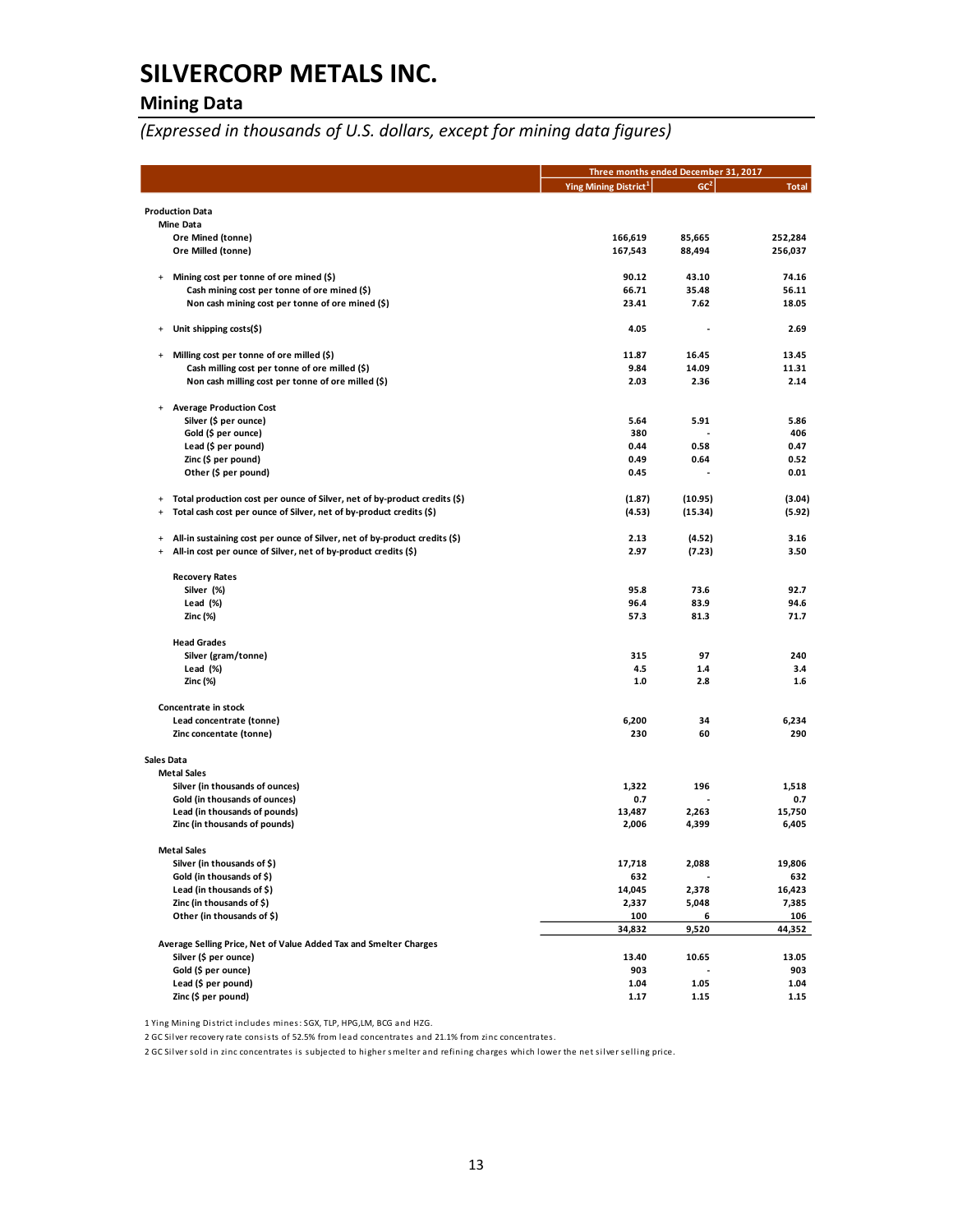## **Mining Data**

## *(Expressed in thousands of U.S. dollars, except for mining data figures)*

|                                                                                  | Three months ended December 31, 2016 |                 |              |
|----------------------------------------------------------------------------------|--------------------------------------|-----------------|--------------|
|                                                                                  | <b>Ying Mining</b>                   |                 |              |
|                                                                                  | District <sup>1</sup>                | GC <sup>2</sup> | <b>Total</b> |
| <b>Production Data</b>                                                           |                                      |                 |              |
| <b>Mine Data</b>                                                                 |                                      |                 |              |
| Ore Mined (tonne)                                                                | 171,303                              | 81,481          | 252,784      |
| Ore Milled (tonne)                                                               | 182,259                              | 81,080          | 263,339      |
| + Mining cost per tonne of ore mined (\$)                                        | 80.53                                | 38.90           | 67.12        |
| Cash mining cost per tonne of ore mined $(\xi)$                                  | 55.21                                | 31.34           | 47.52        |
| Non cash mining cost per tonne of ore mined $(\xi)$                              | 25.32                                | 7.56            | 19.60        |
|                                                                                  |                                      |                 |              |
| + Unit shipping costs(\$)                                                        | 3.92                                 |                 | 2.67         |
| + Milling cost per tonne of ore milled (\$)                                      | 11.03                                | 15.50           | 12.40        |
| Cash milling cost per tonne of ore milled (\$)                                   | 9.09                                 | 13.09           | 10.32        |
| Non cash milling cost per tonne of ore milled $(\xi)$                            | 1.94                                 | 2.41            | 2.08         |
| + Average Production Cost                                                        |                                      |                 |              |
| Silver $(\xi$ per ounce)                                                         | 5.41                                 | 5.68            | 5.67         |
| Gold $(5$ per ounce)                                                             | 401                                  |                 | 434          |
| <b>Lead</b> (\$ per pound)                                                       | 0.37                                 | 0.55            | 0.40         |
| <b>Zinc</b> (\$ per pound)<br>Other (\$ per pound)                               | 0.32                                 | 0.49<br>3.99    | 0.35<br>2.88 |
|                                                                                  |                                      |                 |              |
| + Total production cost per ounce of Silver, net of by-product credits (\$)      | (1.81)                               | (8.45)          | (2.50)       |
| Total cash cost per ounce of Silver, net of by-product credits (\$)<br>$\ddot{}$ | (4.60)                               | (13.11)         | (5.48)       |
| + All-in sustaining cost per ounce of Silver, net of by-product credits (\$)     | 1.34                                 | (6.12)          | 1.87         |
| + All-in cost per ounce of Silver, net of by-product credits (\$)                | 1.46                                 | (4.77)          | 2.12         |
|                                                                                  |                                      |                 |              |
| <b>Recovery Rates</b>                                                            |                                      |                 |              |
| Silver $(%)$<br>Lead $(%)$                                                       | 95.1<br>96.7                         | 75.4<br>85.5    | 92.8<br>95.4 |
| Zinc $(%)$                                                                       | 47.5                                 | 86.5            | 70.9         |
|                                                                                  |                                      |                 |              |
| <b>Head Grades</b>                                                               |                                      |                 |              |
| Silver (gram/tonne)<br>Lead $(\%)$                                               | 303<br>4.8                           | 89<br>1.4       | 237<br>3.7   |
| Zinc $(\%)$                                                                      | 0.8                                  | 2.8             | 1.5          |
|                                                                                  |                                      |                 |              |
| Concentrate in stock                                                             |                                      |                 |              |
| Lead concentrate (tonne)<br>Zinc concentate (tonne)                              | 4,656<br>670                         | 10<br>29        | 4,666<br>699 |
|                                                                                  |                                      |                 |              |
| <b>Sales Data</b>                                                                |                                      |                 |              |
| <b>Metal Sales</b>                                                               |                                      |                 |              |
| Silver (in thousands of ounces)<br>Gold (in thousands of ounces)                 | 1,555<br>0.7                         | 179             | 1,734<br>0.7 |
| Lead (in thousands of pounds)                                                    | 17,269                               | 2,214           | 19,483       |
| Zinc (in thousands of pounds)                                                    | 1,210                                | 4,478           | 5,688        |
| Other (in thousands of pound)                                                    |                                      | 28              | 28           |
| <b>Metal Sales</b>                                                               |                                      |                 |              |
| <b>Silver</b> (in thousands of $\zeta$ )                                         | 21,664                               | 1,746           | 23,410       |
| Gold (in thousands of $$$ )                                                      | 723                                  |                 | 723          |
| Lead (in thousands of $\zeta$ )                                                  | 16,658                               | 2,085           | 18,743       |
| <b>Zinc</b> (in thousands of $\zeta$ )<br>Other (in thousands of $\zeta$ )       | 995                                  | 3,775<br>192    | 4,770<br>192 |
|                                                                                  | 40,040                               | 7,798           | 47,838       |
| Average Selling Price, Net of Value Added Tax and Smelter Charges                |                                      |                 |              |
| Silver $(5$ per ounce)                                                           | 13.93                                | 9.75            | 13.50        |
| Gold (\$ per ounce)                                                              | 1,033                                |                 | 1,033        |
| Lead $(S$ per pound)<br>Zinc $(5$ per pound)                                     | 0.96<br>0.82                         | 0.94<br>0.84    | 0.96<br>0.84 |
|                                                                                  |                                      |                 |              |

<sup>1</sup>Ying Mining District includes mines: SGX, TLP, HPG,LM, BCG and HZG.

 $^2$  GC Silver recovery rate consists of 51.0% from lead concentrates and 24.4% from zinc concentrates.

 $^2$  GC Silver sold in zinc concentrates is subjected to higher smelter and refining charges which lower the net silver selling price.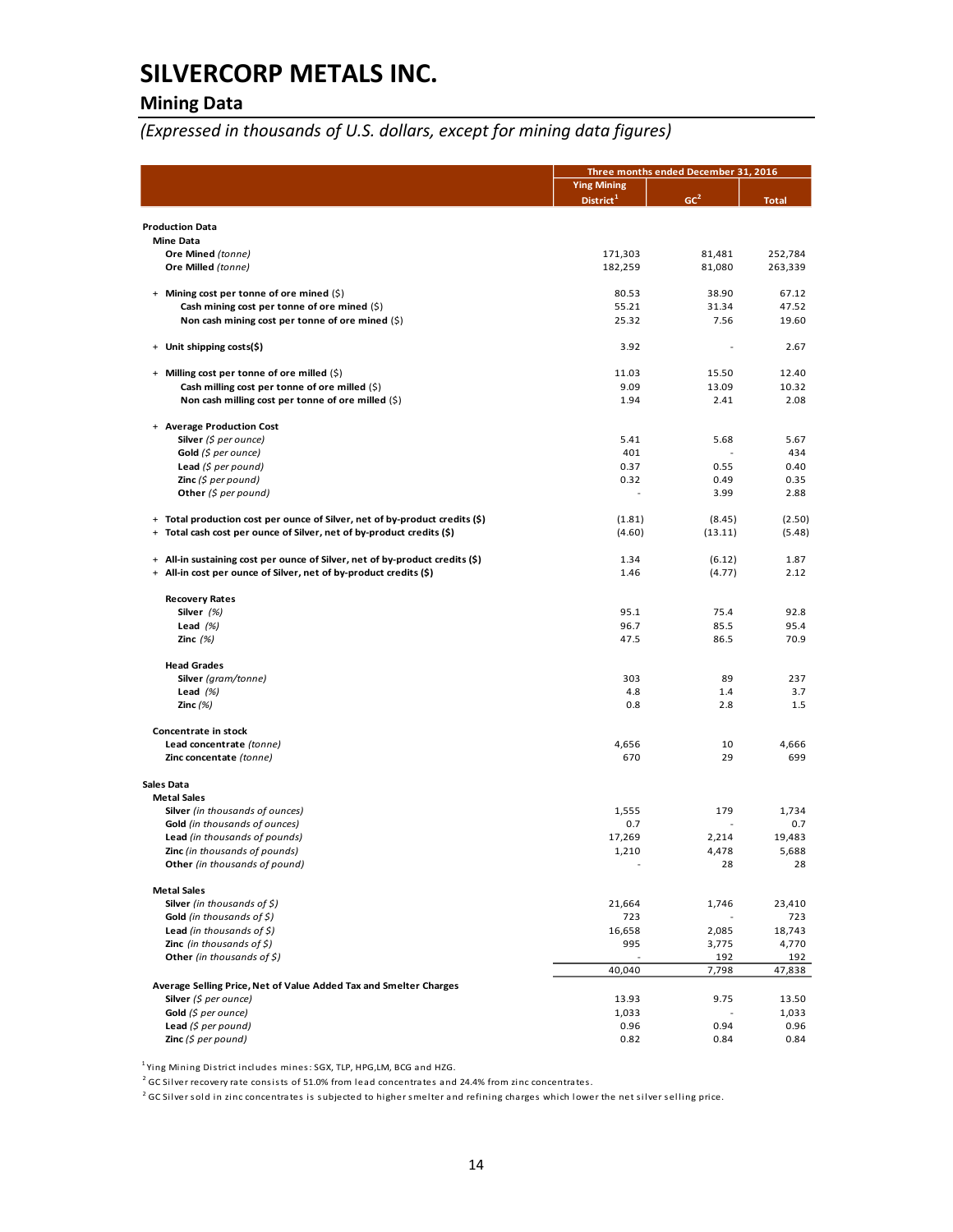## **Mining Data**

*(Expressed in thousands of U.S. dollars, except for mining data figures)*

|                                  |                                                                                                  |                       | Nine months ended December 31, 2017 |                     |  |
|----------------------------------|--------------------------------------------------------------------------------------------------|-----------------------|-------------------------------------|---------------------|--|
|                                  |                                                                                                  | <b>Ying Mining</b>    |                                     |                     |  |
|                                  |                                                                                                  | District <sup>1</sup> | GC <sup>2</sup>                     | <b>Consolidated</b> |  |
|                                  | <b>Production Data</b>                                                                           |                       |                                     |                     |  |
|                                  | <b>Mine Data</b>                                                                                 |                       |                                     |                     |  |
|                                  | Ore Mined (tonne)                                                                                | 500,321               | 216,341                             | 716,662             |  |
|                                  | Ore Milled (tonne)                                                                               | 506,448               | 218,086                             | 724,534             |  |
|                                  |                                                                                                  |                       |                                     |                     |  |
| $\ddot{}$                        | Mining cost per tonne of ore mined (\$)                                                          | 82.72                 | 44.12                               | 71.07               |  |
|                                  | Cash mining cost per tonne of ore mined (\$)<br>Non cash mining cost per tonne of ore mined (\$) | 60.45<br>22.27        | 36.33<br>7.79                       | 53.17<br>17.90      |  |
|                                  |                                                                                                  |                       |                                     |                     |  |
| $\ddot{}$                        | Unit shipping costs(\$)                                                                          | 3.93                  |                                     | 2.75                |  |
| $\begin{array}{c} + \end{array}$ | Milling cost per tonne of ore milled (\$)                                                        | 10.80                 | 17.46                               | 12.81               |  |
|                                  | Cash milling cost per tonne of ore milled (\$)                                                   | 8.80                  | 14.60                               | 10.55               |  |
|                                  | Non cash milling cost per tonne of ore milled (\$)                                               | 2.00                  | 2.86                                | 2.26                |  |
|                                  |                                                                                                  |                       |                                     |                     |  |
| $\ddot{}$                        | <b>Average Production Cost</b>                                                                   |                       |                                     |                     |  |
|                                  | Silver (\$ per ounce)<br>Gold (\$ per ounce)                                                     | 5.74<br>424           | 6.35                                | 6.04<br>458         |  |
|                                  | Lead (\$ per pound)                                                                              | 0.41                  | 0.59                                | 0.44                |  |
|                                  | Zinc (\$ per pound)                                                                              | 0.46                  | 0.63                                | 0.48                |  |
|                                  | Other (\$ per pound)                                                                             | 0.39                  | 0.01                                | 0.02                |  |
|                                  |                                                                                                  |                       |                                     |                     |  |
| $\begin{array}{c} + \end{array}$ | Total production cost per ounce of Silver, net of by-product credits (\$)                        | (1.40)                | (7.60)                              | (2.12)              |  |
| $\ddot{}$                        | Total cash cost per ounce of Silver, net of by-product credits (\$)                              | (4.03)                | (12.19)                             | (4.97)              |  |
| $\ddot{}$                        | All-in sustaining cost per ounce of Silver, net of by-product credits (\$)                       | 2.25                  | (3.59)                              | 3.35                |  |
| $\ddot{}$                        | All-in cost per ounce of Silver, net of by-product credits (\$)                                  | 2.69                  | (3.53)                              | 3.75                |  |
|                                  |                                                                                                  |                       |                                     |                     |  |
|                                  | <b>Recovery Rates</b>                                                                            |                       |                                     |                     |  |
|                                  | Silver (%)                                                                                       | 95.7                  | 76.1                                | 93.3                |  |
|                                  | Lead (%)                                                                                         | 96.3                  | 85.2                                | 94.9                |  |
|                                  | Zinc (%)                                                                                         | 51.7                  | 81.2                                | 68.9                |  |
|                                  | <b>Head Grades</b>                                                                               |                       |                                     |                     |  |
|                                  | Silver (gram/tonne)                                                                              | 304                   | 99                                  | 242                 |  |
|                                  | Lead (%)                                                                                         | 4.5                   | 1.5                                 | 3.6                 |  |
|                                  | Zinc (%)                                                                                         | 0.9                   | 2.8                                 | 1.4                 |  |
|                                  |                                                                                                  |                       |                                     |                     |  |
|                                  | Concentrate in stock<br>Lead concentrate (tonne)                                                 | 6,200                 | 34                                  | 6,234               |  |
|                                  |                                                                                                  | 230                   | 60                                  | 290                 |  |
|                                  | Zinc concentate (tonne)                                                                          |                       |                                     |                     |  |
| Sales Data                       |                                                                                                  |                       |                                     |                     |  |
|                                  | <b>Metal Sales</b>                                                                               |                       |                                     |                     |  |
|                                  | Silver (in thousands of ounces)                                                                  | 4,118                 | 540                                 | 4,658               |  |
|                                  | Gold (in thousands of ounces)                                                                    | 2.4                   |                                     | 2.4                 |  |
|                                  | Lead (in thousands of pounds)                                                                    | 42,531                | 6,066                               | 48,597              |  |
|                                  | Zinc (in thousands of pounds)                                                                    | 5,030                 | 11,954                              | 16,984              |  |
|                                  | Other (in thousands of pounds)                                                                   | 524                   | 16,190                              | 16,714              |  |
|                                  | <b>Metal Sales</b>                                                                               |                       |                                     |                     |  |
|                                  | Silver (in thousands of \$)                                                                      | 56,850                | 5,735                               | 62,585              |  |
|                                  | Gold (in thousands of \$)                                                                        | 2,448                 |                                     | 2,448               |  |
|                                  | Lead (in thousands of \$)                                                                        | 41,728                | 5,948                               | 47,676              |  |
|                                  | Zinc (in thousands of \$)                                                                        | 5,604                 | 12,548                              | 18,152              |  |
|                                  | Other (in thousands of \$)                                                                       | 495                   | 234                                 | 729                 |  |
|                                  |                                                                                                  | 107,125               | 24,465                              | 131,590             |  |
|                                  | Average Selling Price, Net of Value Added Tax and Smelter Charges                                |                       | 10.62                               | 13.44               |  |
|                                  | Silver (\$ per ounce)<br>Gold (\$ per ounce)                                                     | 13.81<br>1,020        |                                     | 1,020               |  |
|                                  | Lead (\$ per pound)                                                                              | 0.98                  | 0.98                                | 0.98                |  |
|                                  | Zinc (\$ per pound)                                                                              | 1.11                  | 1.05                                | 1.07                |  |
|                                  |                                                                                                  |                       |                                     |                     |  |

1 Ying Mining District includes mines: SGX, TLP, HPG,LM, BCG and HZG.

2 GC Silver recovery rate consists of 55.4% from lead concentrates and 20.7% from zinc concentrates.

2 GC Silver sold in zinc concentrates is subjected to higher smelter and refining charges which lowers the net silver selling price.